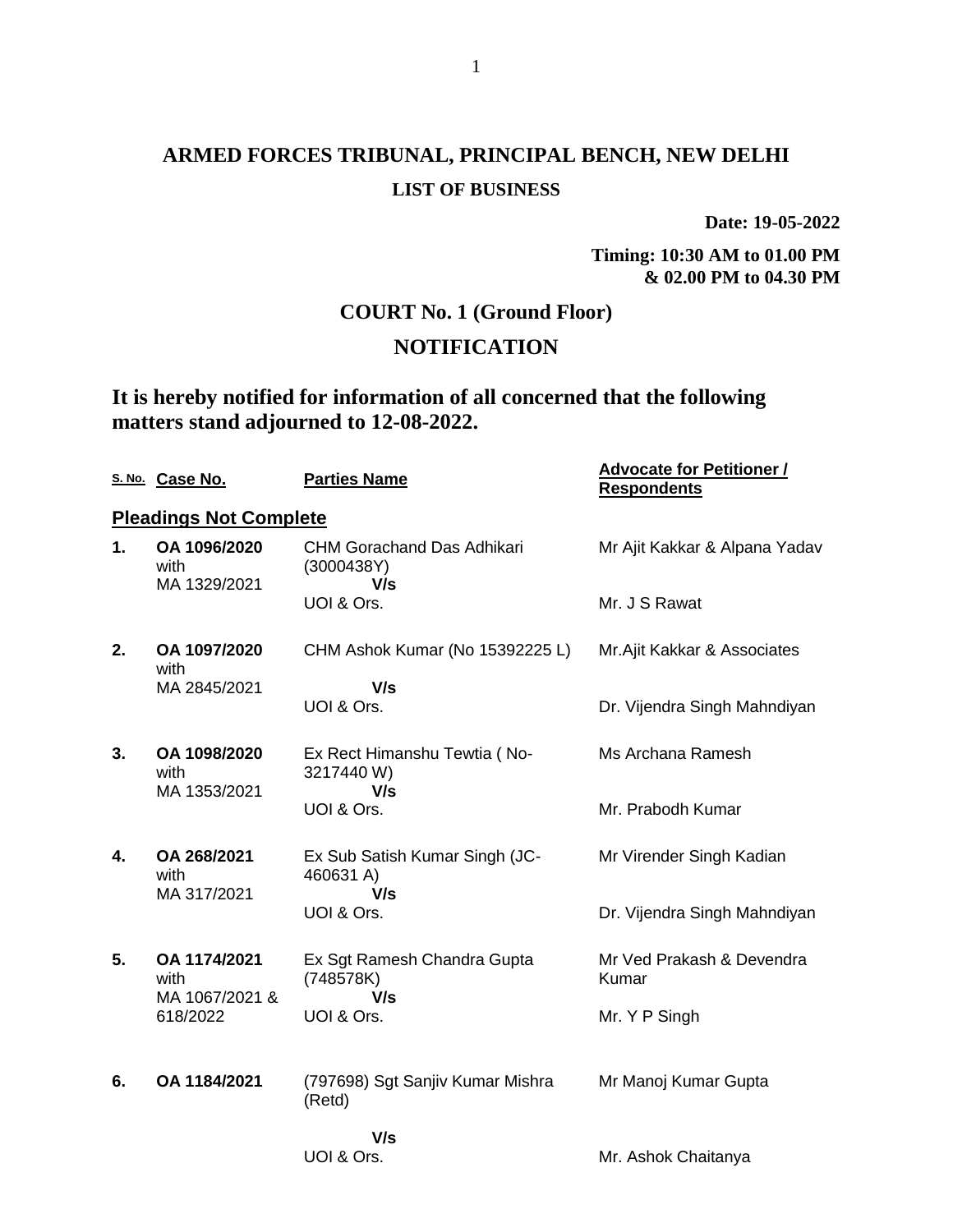| 7.          | OA 2669/2021              | Ex EA(P)/APP Rahul (508340-W)     | Dr Janak Raj Rana      |
|-------------|---------------------------|-----------------------------------|------------------------|
|             |                           | V/s<br>UOI & Ors.                 | Mr Anil Gautam         |
| 8.          | OA 88/2022                | Cpl Ajit Mohanty (772233)         | Mr Manoj Kr Gupta      |
|             |                           | V/s<br>UOI & Ors.                 | Mr Harish V Shankar    |
|             | <b>Pleadings Complete</b> |                                   |                        |
| 9.          | OA 233/2014               | Hav Binod Kumar Kanwar            | Ms. Archana Ramesh     |
|             |                           | V/s<br>UOI & Ors.                 | Mr KK Tyagi            |
| <b>WITH</b> |                           |                                   |                        |
| 10.         | OA 234/2014               | Hav K Natrajan                    | Ms. Archana Ramesh     |
|             |                           | V/s<br>UOI & Ors.                 | Mr KK Tyagi            |
| <b>WITH</b> |                           |                                   |                        |
| 11.         | OA 235/2014               | Hav SH Viswanathan                | Ms. Archana Ramesh     |
|             |                           | V/s<br>UOI & Ors.                 | Mr KK Tyagi            |
| <b>WITH</b> |                           |                                   |                        |
| 12.         | OA 385/2013               | Hav Md Yaseen                     | Mr SS Pandey           |
|             |                           | V/s<br>UOI & Ors.                 | Mr SD Windlesh         |
| 13.         | OA 56/2017                | Col Raghunath Govind Iyer (Retd.) | Ms. Archana Ramesh     |
|             | with<br>MA 50/2017        | V/s<br>UOI & Ors.                 | Mr. Prabodh Kumar      |
| 14.         | OA 1029/2017              | Ex Sgt K C Dutta                  | Mr V S Kadian          |
|             | with<br>MA 791/2017       | V/s<br>UOI & Ors.                 | Mr. Anil Gautam        |
| 15.         | OA 1304/2017              | Ex Sub Chandra Pal                | Mr V S Kadian          |
|             |                           | V/s<br>UOI & Ors.                 | Mr Avdhesh Kumar Singh |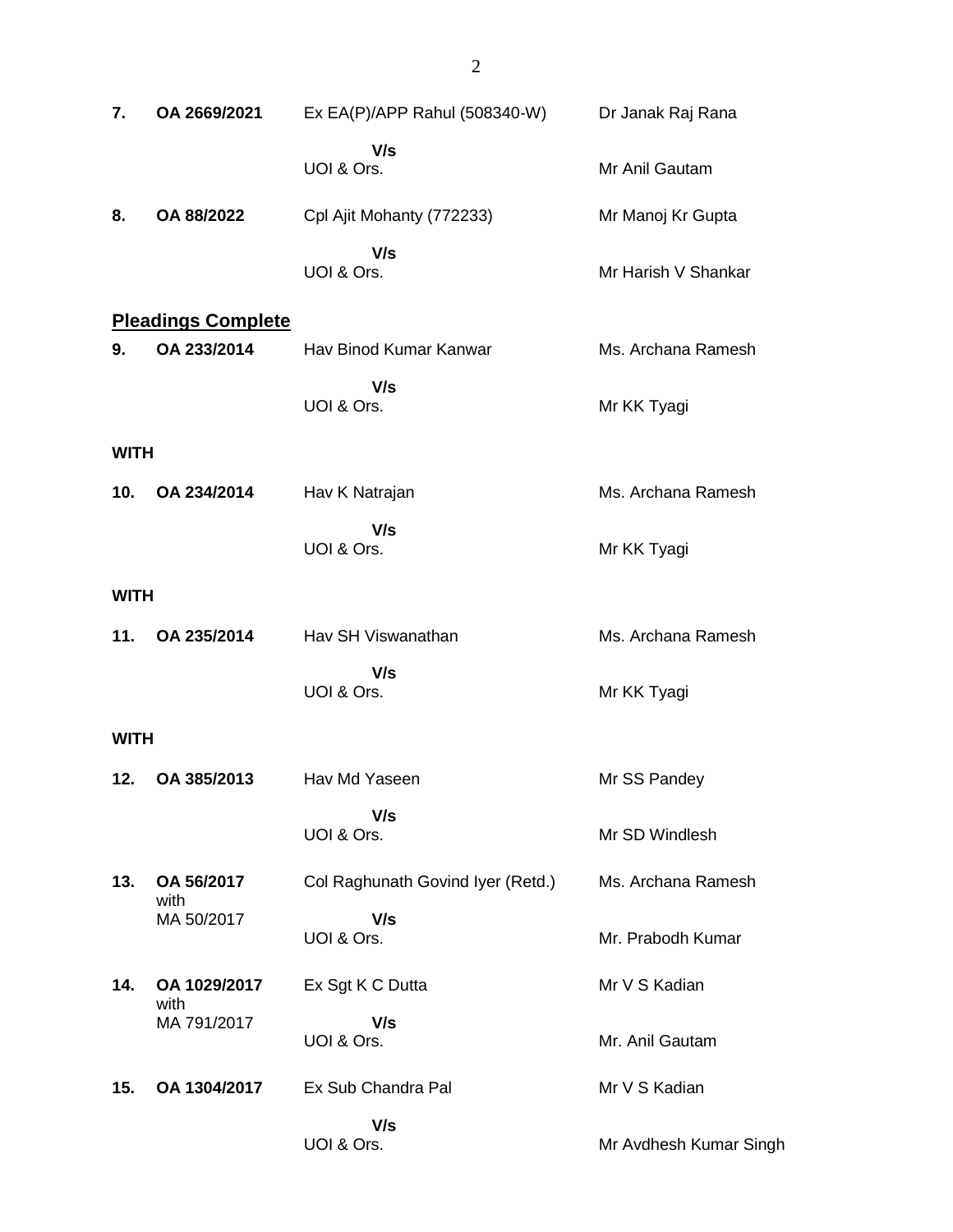| 16.         | OA 1923/2017                   | Wg Cdr Bharat Malik (23007-R)                                  | Mr. Ajit Kakkar              |
|-------------|--------------------------------|----------------------------------------------------------------|------------------------------|
|             |                                | V/s<br>UOI & Ors.                                              | Ms Barkha Babbar             |
| <b>WITH</b> |                                |                                                                |                              |
| 17.         | OA 1579/2017<br>with           | Gp Capt AVR Reddy (No.21167-S)                                 | Mr. Ajit Kakkar              |
|             | MA 1180/2017 &<br>MA 1328/2022 | V/s<br>UOI & Ors.                                              | Ms Barkha Babbar             |
| <b>WITH</b> |                                |                                                                |                              |
| 18.         | OA 1580/2017                   | No. 21659-R Gp Capt Praduman<br><b>Kumar Singh</b>             | Mr. Ajit Kakkar              |
|             |                                | V/s<br>UOI & Ors.                                              | Ms Barkha Babbar             |
| 19.         | OA 396/2018                    | JC-760829X Sub Mala Ram                                        | Mr. V S Kadian               |
|             |                                | V/s<br>UOI & Ors.                                              | Dr. Vijendra Singh Mahndiyan |
| 20.         | OA 1028/2018                   | No.3005891A Hav (PA) Trilok Singh                              | Dr Arun Kumar Vashishta      |
|             |                                | V/s<br>UOI & Ors.                                              | Mr Rajesh Kumar Das          |
| 21.         | OA 1070/2018                   | Gp Capt J P Tayal (Retd) (No.11218) & Mr. A K Aggarwal<br>Ors. |                              |
|             |                                | V/s<br>UOI & Ors.                                              | Mr Avdhesh Kumar Singh       |
| 22.         | OA 1123/2018                   | Ex MWO (Hony Flt Lt) Jacob KJ (No<br>653932-L)                 | Mr US Maurya                 |
|             |                                | V/s<br>UOI & Ors.                                              | Dr. Vijendra Singh Mahndiyan |
| 23.         | OA 1443/2018                   | JWO Rama Nuj Mishra (No 729503T)                               | Mr. VS Kadian                |
|             |                                | V/s<br>UOI & Ors.                                              | Dr. Vijendra Singh Mahndiyan |
| 24.         | OA 1545/2018                   | JC-760866L Ex Sub Tilak Raj                                    | Mr. VS Kadian                |
|             |                                | V/s<br>UOI & Ors.                                              | Ms. Barkha Babber            |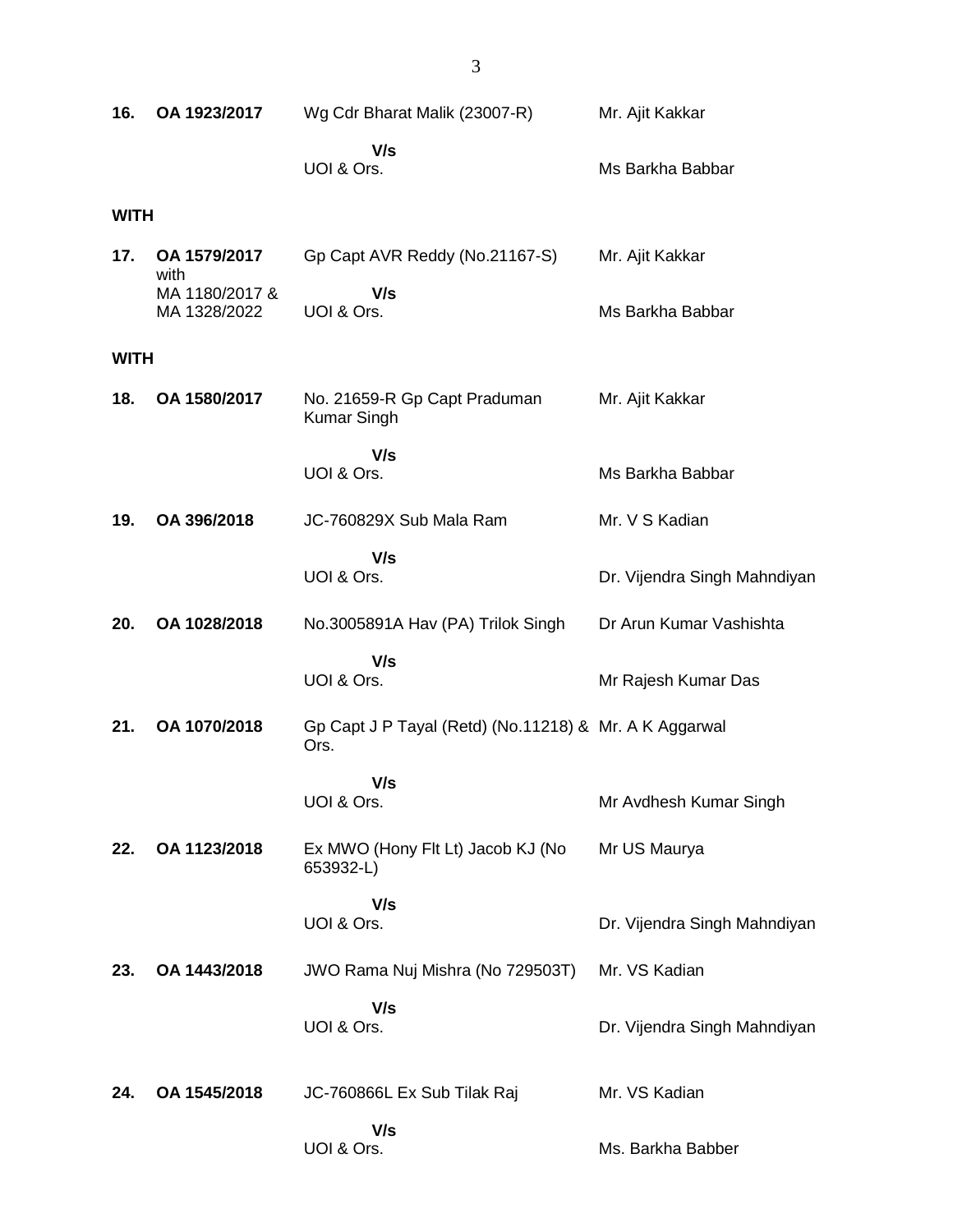| 25. | OA 1777/2018                        | Hav (ACP Nb Sub) (PA) Nikhil Nayan<br>(Retd) (No 14654665X)<br>V/s | Mr Ankur Chhibber                      |
|-----|-------------------------------------|--------------------------------------------------------------------|----------------------------------------|
|     |                                     | UOI & Ors.                                                         | Mr. V S Tomar                          |
| 26. | OA 1970/2018<br>with                | HMT Mahendra Pal Singh (14666223L) Mr. Ajit Kakkar                 |                                        |
|     | MA 61/2020                          | V/s<br>UOI & Ors.                                                  | Mr Prabodh Kumar                       |
| 27. | OA 481/2019                         | Ex Cpl Barejia Surendra Kumar<br>Jagjivandas (No 283363)<br>V/s    | Mr. US Maurya                          |
|     |                                     | UOI & Ors.                                                         | Dr. Vijendra Singh Mahndiyan           |
| 28. | OA 623/2019<br>with<br>MA 1200/2019 | Sqn Ldr Tirtha Sen (No 14984 L)<br>(Veteran)<br>V/s                | Mr Ajai Bhalla                         |
|     |                                     | UOI & Ors.                                                         | Mr Anil Gautam                         |
| 29. | OA 633/2019<br>with                 | JC-670820F Nb Sub Shambhu Sharan                                   | Mr. Indra Sen Singh/Abhishek<br>Singh  |
|     | MA 1214/2019                        | V/s<br>UOI & Ors.                                                  | Mr. Satya Ranjan Swain                 |
| 30. | OA 635/2019<br>with                 | No. 15476357K Hav Bhupendra                                        | Mr. Indra Sen Singh/Abhishek<br>Singh  |
|     | MA 1215/2019                        | V/s<br>UOI & Ors.                                                  | None                                   |
| 31. | OA 636/2019<br>with                 | No. 2490474A Hav Lekh Raj                                          | Mr. Indra Sen Singh/Abhishek<br>Singh  |
|     | MA 1216/2019                        | V/s<br>UOI & Ors.                                                  | None                                   |
| 32. | OA 668/2019<br>with                 | JC-760965N Sub Manoj Kumar Singh                                   | Mr. Virender Singh Kadian              |
|     | MA 1265/2019                        | V/s<br>UOI & Ors.                                                  | Mr. Avdhesh Kumar Singh                |
| 33. | OA 681/2019                         | Ex RPO Naresh Kumar                                                | Mr. AK Trivedi & Associates            |
|     |                                     | V/s<br>UOI & Ors.                                                  | Mr. Rajesh Kumar Das                   |
| 34. | OA 699/2019                         | No. 18161-H Air Cmde S Bhaskaran                                   | Mr. S S Pandey & Associates            |
|     |                                     | V/s<br>UOI & Ors.                                                  | Gp Capt Karan Singh Bhati, Sr.<br>CGSC |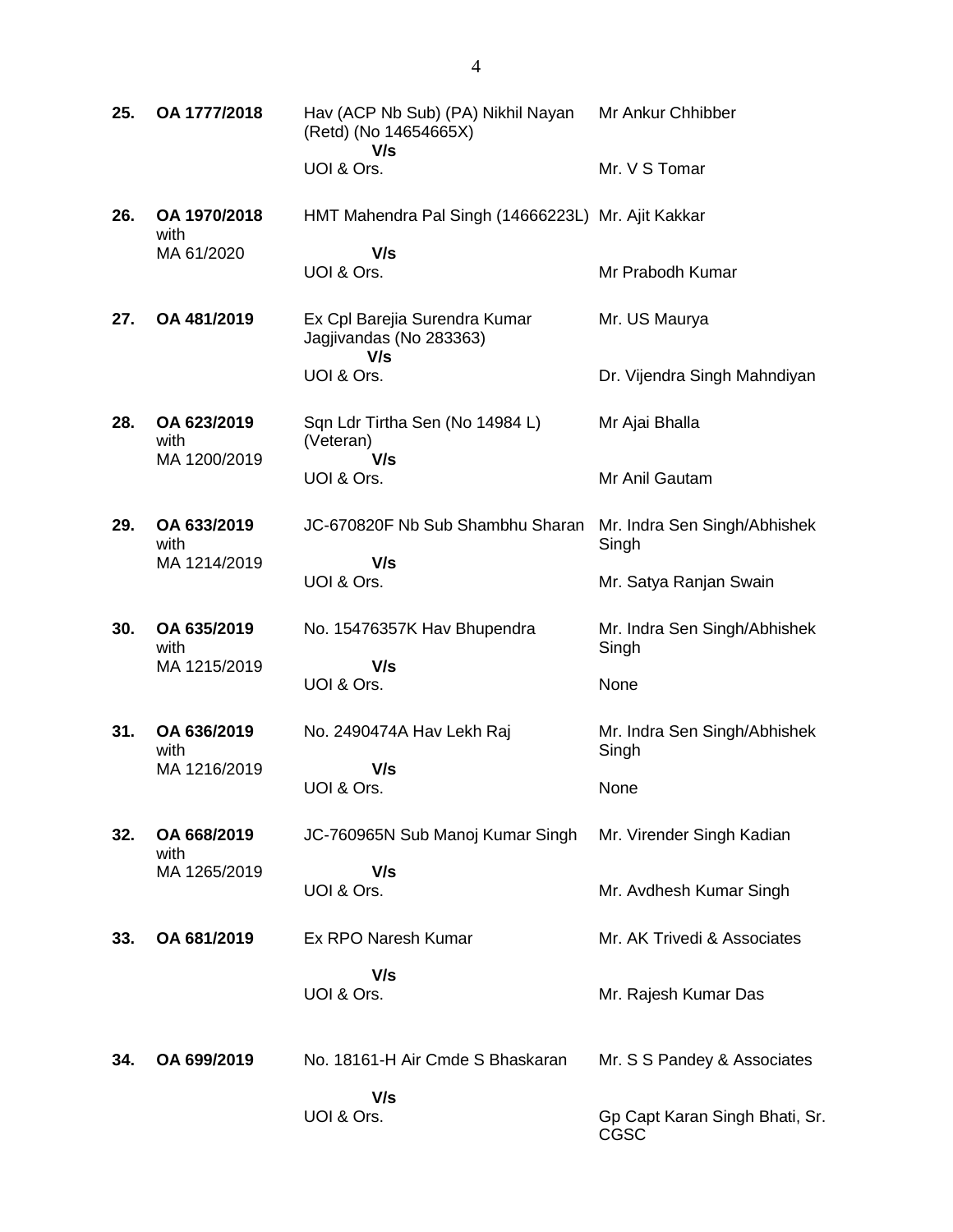| 35. | OA 776/2019                          | JC-341333A Nb Sub / SAC Shivjee<br>Singh Gautam<br>V/s   | Mr. SS Pandey & Associates               |
|-----|--------------------------------------|----------------------------------------------------------|------------------------------------------|
|     |                                      | UOI & Ors.                                               | Ms. Suman Chauhan                        |
| 36. | OA 809/2019                          | 14682409Y Hav/Clk (SD) Harpreet<br>Singh                 | Mr. SS Pandey & Associates               |
|     |                                      | V/s<br>UOI & Ors.                                        | Mr Shyam Narayan                         |
| 37. | OA 819/2019                          | No 2608014Y Hav/PA Prabu Dass AS                         | Mr. Indra Sen Singh/Abhishek<br>Singh    |
|     |                                      | V/s<br>UOI & Ors.                                        | Mr. Shyam Narayan                        |
| 38. | OA 830/2019<br>with                  | Wg Cdr Sujeet Gupta (23025-T)                            | Mr. Ajit Kakkar & Associates             |
|     | MA 1468/2019                         | V/s<br>UOI & Ors.                                        | Dr. Vijendra Singh Mahndiyan             |
| 39. | OA 881/2019                          | Hav (PA) Santosh Kumar Maharana<br>(No 6490237 P)<br>V/s | Mr Indra Sen Singh and<br>Abhishek Singh |
|     |                                      | UOI & Ors.                                               | Mr. Shyam Narayan                        |
| 40. | OA 1036/2019                         | IC-53422M Col Akhil Rathee                               | Mr. SS Pandey & Associates               |
|     |                                      | V/s<br>UOI & Ors.                                        | Mr. Satya Ranjan Swain                   |
| 41. | OA 1059/2019                         | JC-338640M Sub/SAC Girjesh Kumar<br>Srivastava<br>V/s    | Mr. SS Pandey & Associates               |
|     |                                      | UOI & Ors                                                | Ms. Barkha Babbar                        |
| 42. | OA 1067/2019<br>with<br>MA 1440/2020 | No. 14928096-W Hav Chandrejit<br>Prasad<br>V/s           | Mr. Indra Sen Singh/Abhishek<br>Singh    |
|     |                                      | UOI & Ors.                                               | Mr. V S Mahndiyan                        |
| 43. | OA 1139/2019<br>with<br>MA 1846/2019 | Sub Maj (Hony Lt) Susanta Neogi<br>(Retd) (JC 760960 P)  | Mr Virender Singh Kadian                 |
|     |                                      | V/s<br>UOI & Ors.                                        | Mr. Y P Singh                            |
| 44. | OA 1163/2019                         | Nb Sub (Clk SD) Mukesh Kumar (JC<br>812391 K)            | Mr Indra Sen Singh & Abhishek<br>Singh   |
|     |                                      | V/s<br>UOI & Ors.                                        | Mr. Neeraj, Sr. CGSC                     |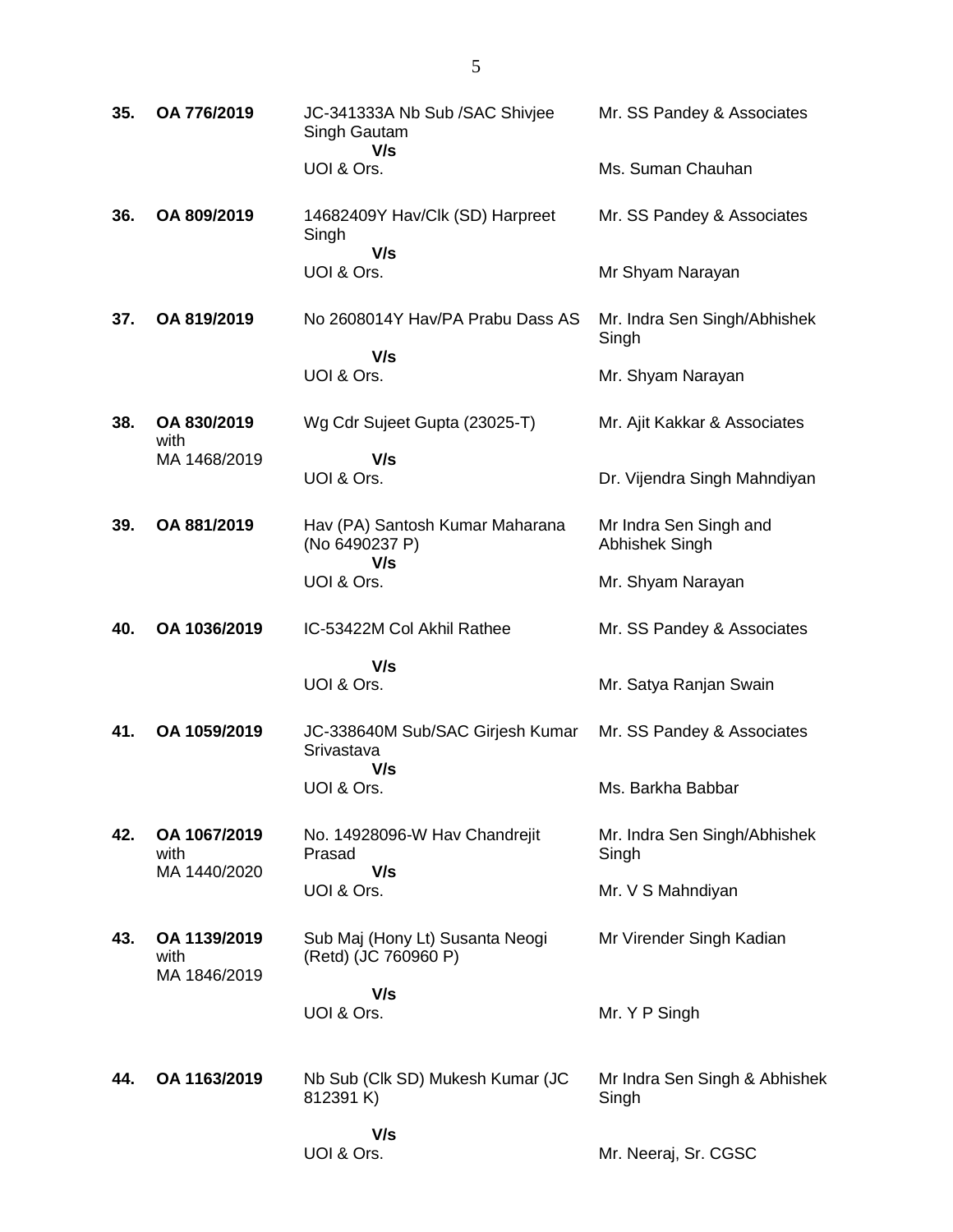| 45. | OA 1198/2019                       | Sub Vivek Ponnanna (JC 378689 L)               | Mr SS Pandey & Associates                 |
|-----|------------------------------------|------------------------------------------------|-------------------------------------------|
|     |                                    | V/s<br>UOI & Ors.                              | Ms. Jyotsna Kaushik                       |
| 46. | OA 1211/2019                       | No 4366846Y Hav/PA Mohd Zaheer<br>Ahmed<br>V/s | Mr. Indra Sen Singh / Abhishek<br>Singh   |
|     |                                    | UOI & Ors.                                     | Mr Shyam Narayan                          |
| 47. | OA 1212/2019                       | No. 4080067-H Hav/PA Pramod<br>Kadam<br>V/s    | Mr. Indra Sen Singh/Abhishek<br>Singh     |
|     |                                    | UOI & Ors.                                     | Mr Prabodh Kumar                          |
| 48. | OA 1213/2019                       | No 6394127H Hav/PA Sahadat Mandal              | Mr. Indra Sen Singh/Abhishek<br>Singh     |
|     |                                    | V/s<br>UOI & Ors.                              | Mr. Y P Singh                             |
| 49. | OA 1215/2019<br>with               | JC-670153Y Nb Sub Kamal Jit Singh              | Mr Indra Sen Singh /Mr Abhishek<br>Singh  |
|     | MA 568/2020                        | V/s<br>UOI & Ors.                              | Mr JS Rawat                               |
| 50. | OA 1278/2019<br>with               | No 15147222F Hav Soumen Jana                   | Mr. Indra Sen Singh/Abishek<br>Singh      |
|     | MA 2007/2019                       | V/s<br>UOI & Ors.                              | Mr Prabodh Kumar                          |
| 51. | OA 1304/2019<br>with               | No. 15155422M Hav (PA) Kuljeet<br>Singh        | Mr. Indra Sen Singh/Abhishek<br>Singh     |
|     | MA 509/2020                        | V/s<br>UOI & Ors.                              | Mr Prabodh Kumar                          |
| 52. | OA 1366/2019                       | No 14642421X Hav(PA) Gurprashad                | Mr Indra Sen Singh / Abhishek<br>Singh    |
|     |                                    | V/s<br>UOI & Ors.                              | None                                      |
| 53. | OA 1389/2019                       | NO 9512669P Hav (PA) Bhaskar Raj               | Mr Indra Sen Singh & Mr<br>Abhishek Singh |
|     |                                    | V/s<br>UOI & Ors.                              | Mr. Satya Ranjan Swain                    |
| 54. | OA 1416/2019<br>with<br>MA 93/2020 | Sub C Bhupatbhai Madhubhai (JC-<br>763000F)    | Mr Ajit Kakkar & Associates               |
|     |                                    | V/s<br>UOI & Ors.                              | Ms. Jyotsna Kaushik                       |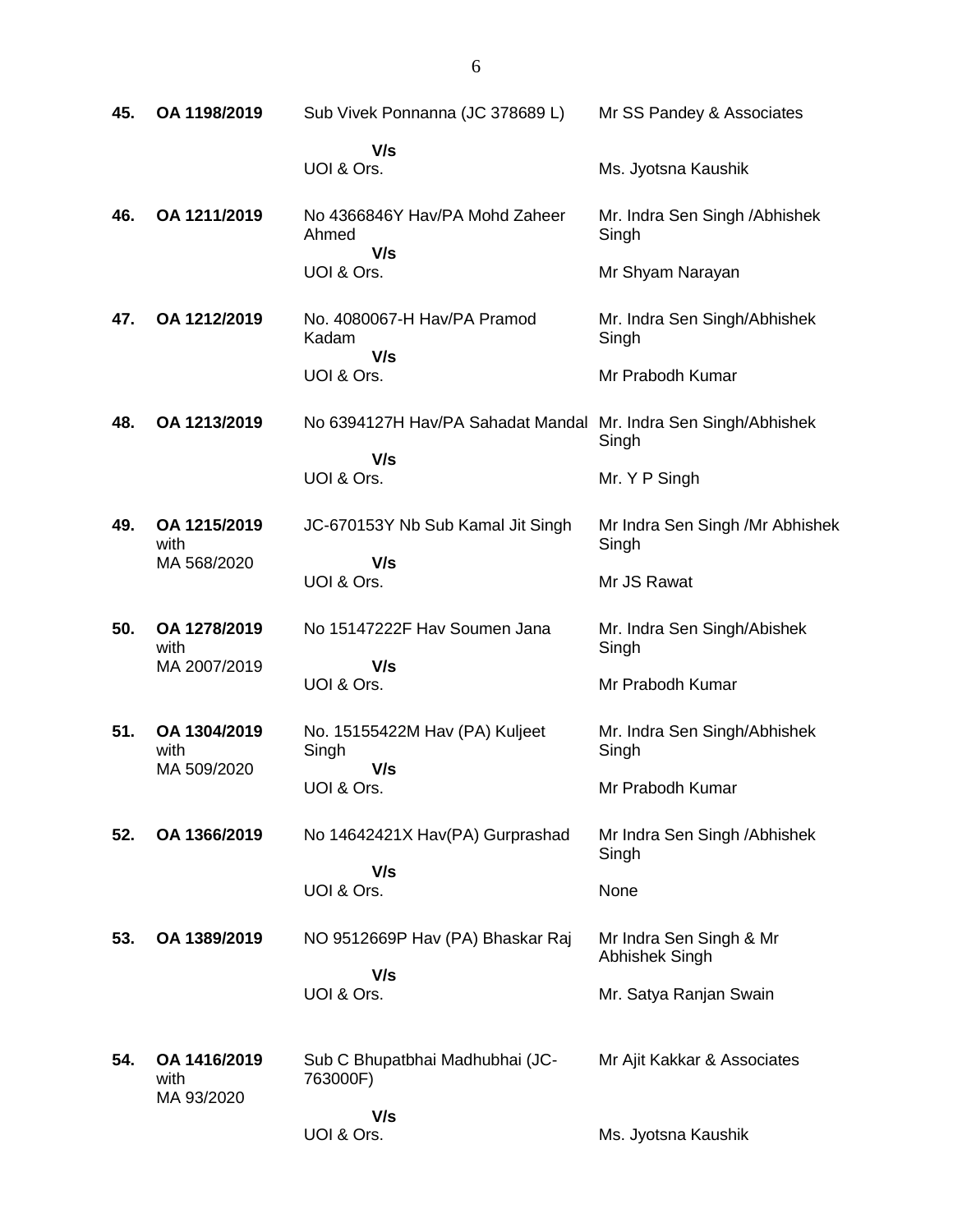| 55. | OA 1426/2019 | Gp Capt DK Vats (NO 22545S)                          | Mr. Ajit Kakkar                             |
|-----|--------------|------------------------------------------------------|---------------------------------------------|
|     |              | V/s<br>UOI & Ors.                                    | Mr. Neeraj, Sr. CGSC                        |
| 56. | OA 1452/2019 | No. 714856-A LAC SS Yadav                            | Mr. O P Bhadani                             |
|     |              | V/s<br>UOI & Ors.                                    | Dr Vijendra Singh Mahndiyan                 |
| 57. | OA 1470/2019 | No 15153260N Hav (PA) Lalmani<br>Kumar<br>V/s        | Mr. Indra Sen Singh & Mr.<br>Abhishek Singh |
|     |              | UOI & Ors.                                           | Mr. Neeraj, Sr CGSC                         |
| 58. | OA 1482/2019 | No. 15476480-H Hav (PA) Annaray<br>Ankoli            | Mr. Indra Sen Singh/Abhishek<br>Singh       |
|     |              | V/s<br>UOI & Ors.                                    | Mr. A K Gautam                              |
| 59. | OA 1703/2019 | Hav M Kumar (No 14651134 P)                          | Mr Virender Singh Kadian                    |
|     |              | V/s<br>UOI & Ors.                                    | Mr. Arvind Patel                            |
| 60. | OA 1781/2019 | Sub (AIG) Prasanta Kumar Mishra (JC<br>301467 W)     | Mr SS Pandey & Associates                   |
|     |              | V/s<br>UOI & Ors.                                    | Mr. V S Tomar                               |
| 61. | OA 1811/2019 | No. 4480611-M Hav/Clk (SD) Joginder<br>Singh (Retd.) | Mr. Indra Sen Singh/Abhishek<br>Singh       |
|     |              | V/s<br>UOI & Ors.                                    | Mr. Neeraj, Sr. CGSC                        |
| 62. | OA 1830/2019 | Hav/PA Navin Kumar (No 4569322 M)                    | Mr Indra Sen Singh & Abhishek<br>Singh      |
|     |              | V/s<br>UOI & Ors.                                    | Mr. Arvind Patel                            |
| 63. | OA 1838/2019 | JC-672610A Nb Sub (PA) Sham Singh                    | Mr. Indra Sen Singh / Abhishek<br>Singh     |
|     |              | V/s<br>UOI & Ors.                                    | Mr. V S Tomar                               |
| 64. | OA 1891/2019 | No 15670881L Hav Ran Singh                           | Mr. Rajendra Kumar                          |
|     |              | V/s<br>UOI & Ors.                                    | Mr. Y P Singh                               |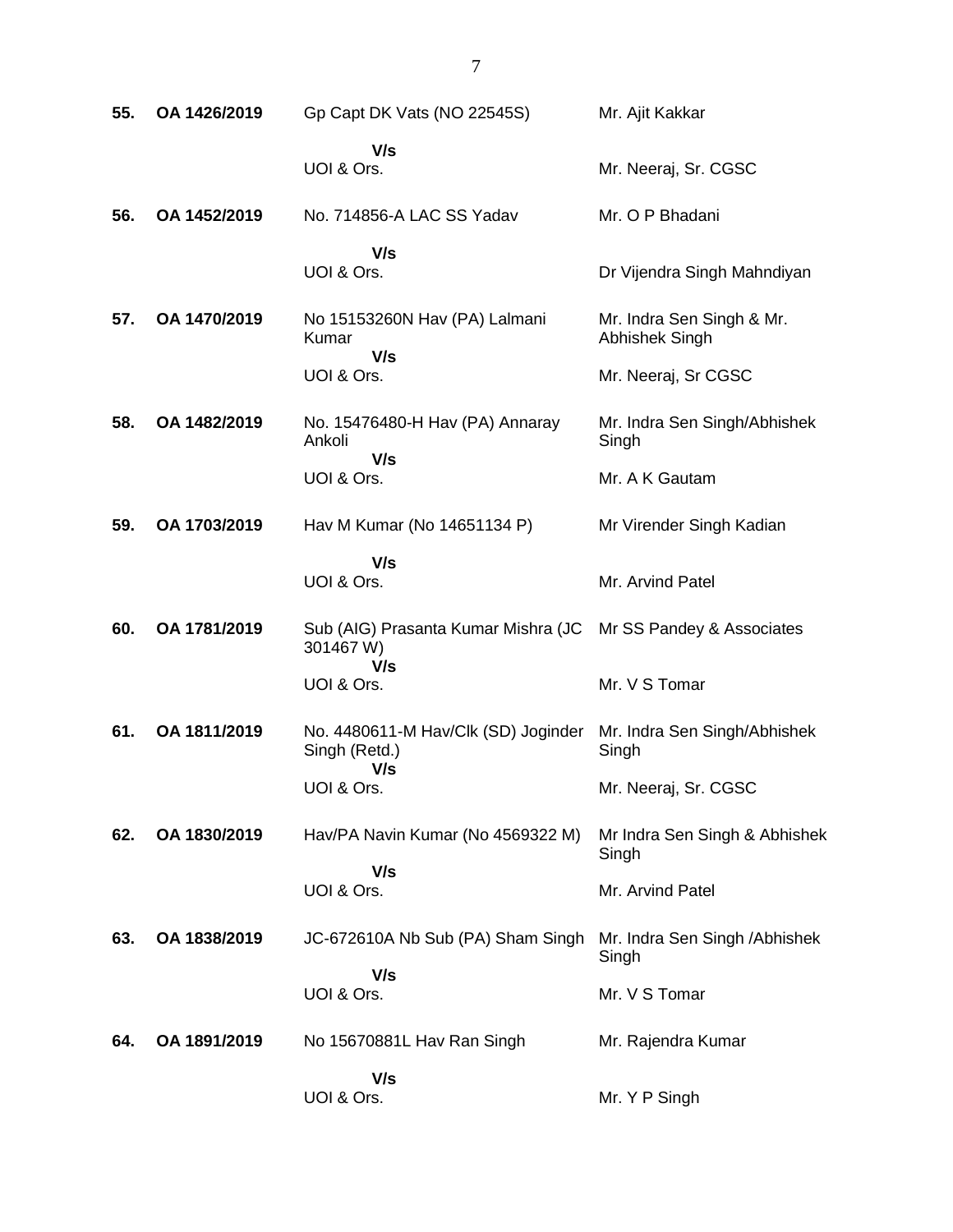| 65. | OA 1903/2019             | JC-671469X Nb Sub (PA) Vinod<br>Kumar<br>V/s                                    | Mr Indra Sen Singh/Abhishek<br>Singh   |  |  |
|-----|--------------------------|---------------------------------------------------------------------------------|----------------------------------------|--|--|
|     |                          | UOI & Ors.                                                                      | Mr. Arvind Patel                       |  |  |
| 66. | OA 2143/2019             | JC-761449L Sub N Murugan                                                        | Mr. Virender Singh Kadian              |  |  |
|     |                          | V/s<br>UOI & Ors.                                                               | Mr. Arvind Patel                       |  |  |
| 67. | OA 24/2020               | No 13979272P Ex Sep/DSC Kumod<br>Singh<br>V/s                                   | Mr US Maurya                           |  |  |
|     |                          | UOI & Ors.                                                                      | Mr Avdhesh Kumar Singh                 |  |  |
| 68. | OA 61/2020               | Hav (PA) Prem Prakash (No 15482215 Mr Indra Sen Singh & Abhishek<br>H)<br>V/s   | Singh                                  |  |  |
|     |                          | UOI & Ors.                                                                      | Mr. Neeraj, Sr. CGSC                   |  |  |
| 69. | OA 186/2020              | No 15770224W Hav/PA Akhtar<br>Hussian<br>V/s                                    | Mr Indra Sen Singh/Abhishek<br>Singh   |  |  |
|     |                          | UOI & Ors.                                                                      | Mr. K K Tyagi                          |  |  |
| 70. | OA 274/2020              | Hony Subedar Major Beer Singh (Retd) Ms Pallavi Awasthi<br>(JC 762390 H)<br>V/s |                                        |  |  |
|     |                          | UOI & Ors.                                                                      | Mr. Rajeev Kumar                       |  |  |
| 71. | OA 385/2020              | Nb Sub/AEC Dharam Paul (Retd) (JC<br>805504 Y)<br>V/s                           | Mr Indra Sen Singh & Abhishek<br>Singh |  |  |
|     |                          | UOI & Ors.                                                                      | Mr. Arvind Patel                       |  |  |
| 72. | OA 420/2020              | Hav/Clk Vijeesh R (No 14669758)                                                 | Mr Manoj Kr Gupta                      |  |  |
|     |                          | V/s<br>UOI & Ors.                                                               | Mr. V S Tomar                          |  |  |
|     | <b>FOR FINAL HEARING</b> |                                                                                 |                                        |  |  |
| 73. | OA 158/2018              | IC-60782L Lt Col Akhilesh Kumar                                                 | Mr. IS Singh/ Abhishek Singh           |  |  |
|     |                          | V/s<br>UOI & Ors.                                                               | Mr Harish V Shankar                    |  |  |
| 74. | OA 1042/2019             | Nb Sub Sunil Kumar Yadav (JC<br>772346 M)                                       | Mr Virender Singh Kadian               |  |  |
|     |                          | V/s<br>UOI & Ors.                                                               | Mr. D K Sabat                          |  |  |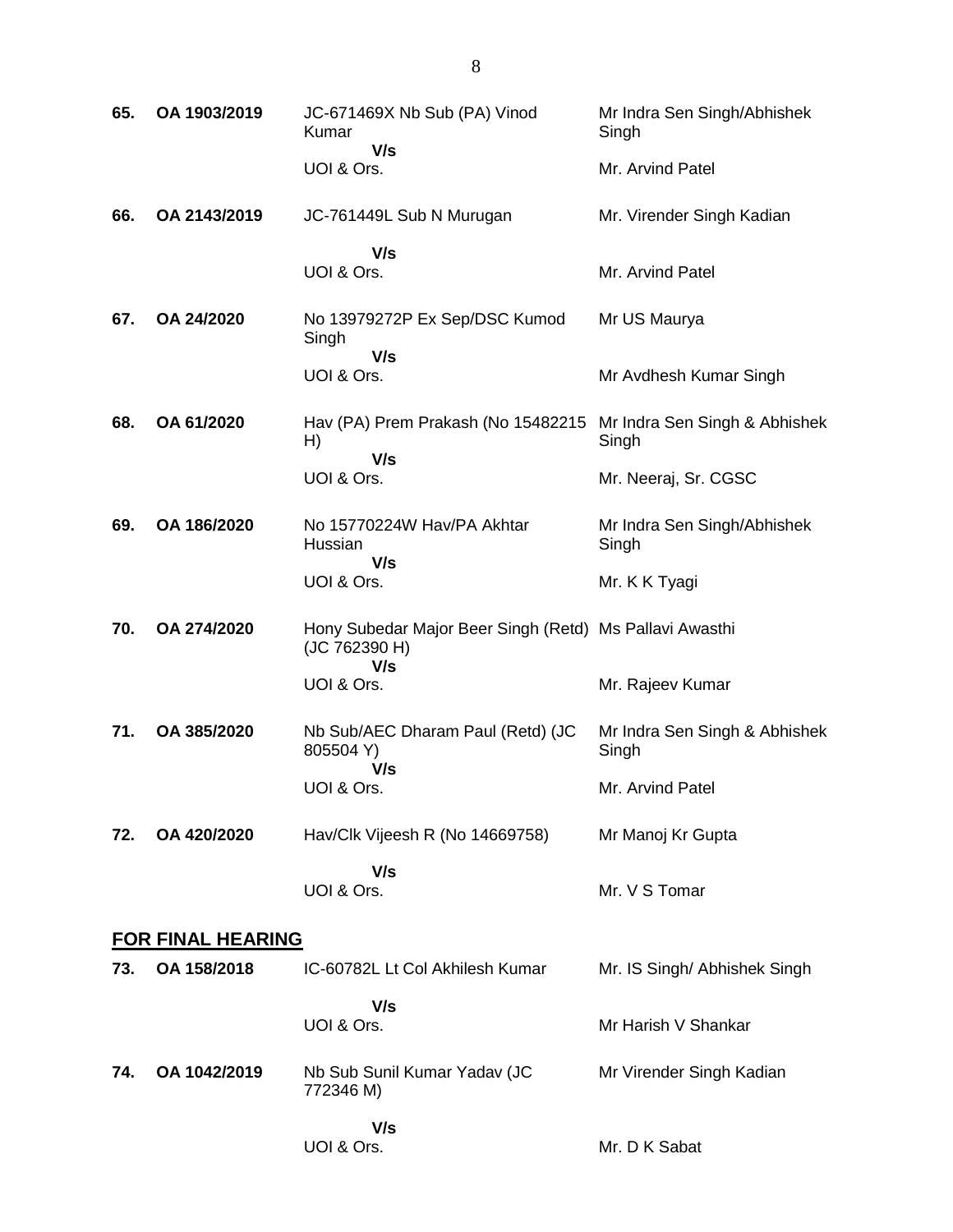| 75. | OA 2367/2019 | MR-05185W Brig GC Satapathy VSM | Mr Indra Sen Singh/Abhishek<br>Singh |
|-----|--------------|---------------------------------|--------------------------------------|
|     |              | V/s                             |                                      |
|     |              | UOI & Ors.                      | Mr Harish V Shankar for R 1-4,       |
|     |              |                                 | None for R 5, Dr Vijendra Singh      |
|     |              |                                 | Mahndiyan for R-6                    |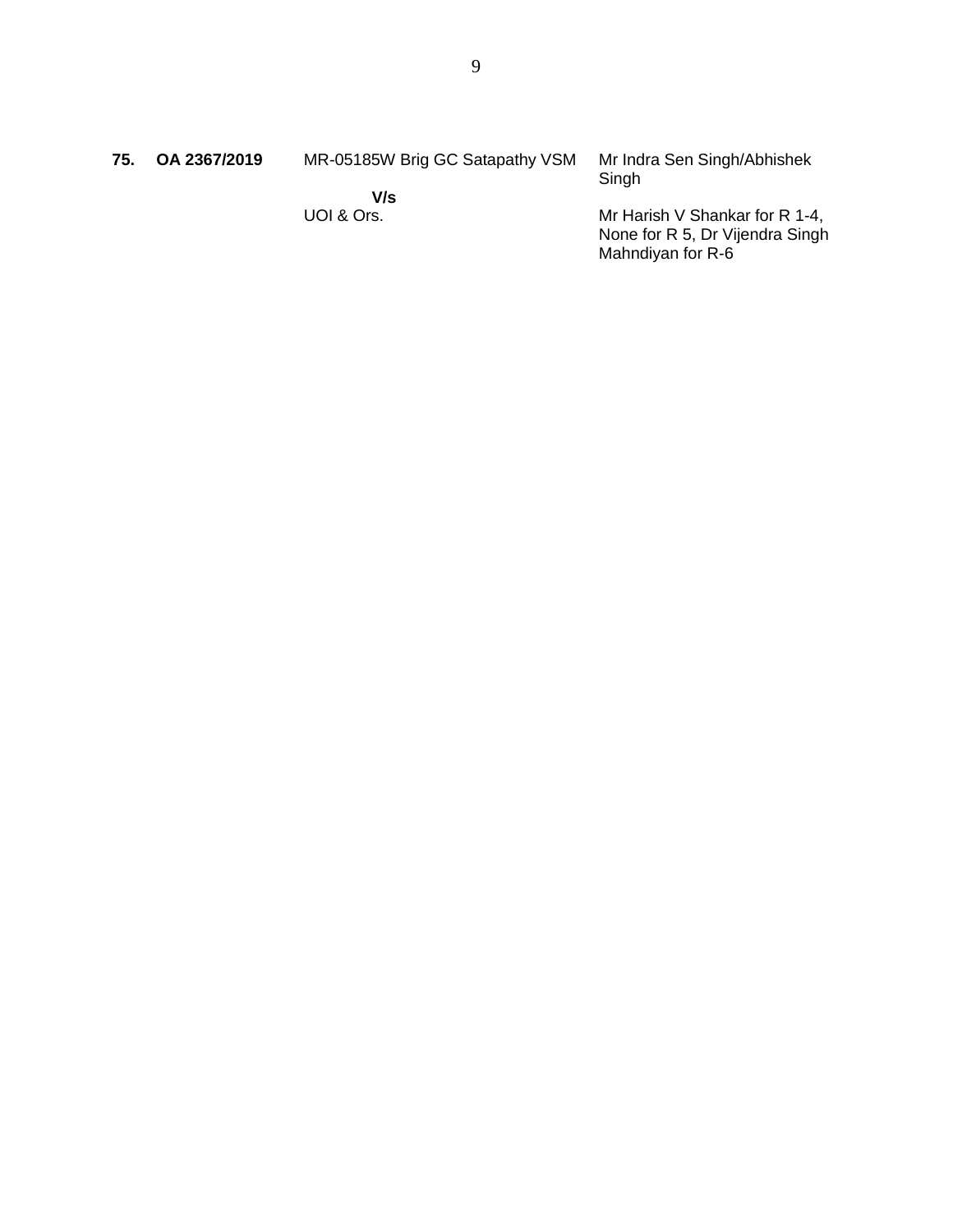**Date: 19-05-2022**

**Timing: 10:30 AM to 01.00 PM & 02.00 PM to 04.30 PM**

## **COURT No. 2 (Ground Floor)**

## **THIS BENCH WILL ASSEMBLE AT 11.00 AM**

#### **CORAM:**

#### **HON'BLE MS. JUSTICE SUNITA GUPTA HON'BLE LT. GEN. BOBBY CHERIAN MATHEWS**

#### **THE FOLLOWING CASES SHALL BE TAKEN THROUGH VIRTUAL HEARING**

#### **Link for Virtual Hearing Court No. 2:**

[https://teams.microsoft.com/l/meetup](https://teams.microsoft.com/l/meetup-join/19%3ameeting_OTk3YmRmZTQtNDcxNi00ZmY5LTg5MTMtNWZiZTNlZDk1YmE4%40thread.v2/0?context=%7b%22Tid%22%3a%22fc4c6c05-6869-467f-a6f3-f24992686fb3%22%2c%22Oid%22%3a%2202997333-9a59-4ac9-b7cf-205d2fa1df55%22%7d)[join/19%3ameeting\\_OTk3YmRmZTQtNDcxNi00ZmY5LTg5MTMtNWZiZTNlZDk1YmE4%4](https://teams.microsoft.com/l/meetup-join/19%3ameeting_OTk3YmRmZTQtNDcxNi00ZmY5LTg5MTMtNWZiZTNlZDk1YmE4%40thread.v2/0?context=%7b%22Tid%22%3a%22fc4c6c05-6869-467f-a6f3-f24992686fb3%22%2c%22Oid%22%3a%2202997333-9a59-4ac9-b7cf-205d2fa1df55%22%7d) [0thread.v2/0?context=%7b%22Tid%22%3a%22fc4c6c05-6869-467f-a6f3](https://teams.microsoft.com/l/meetup-join/19%3ameeting_OTk3YmRmZTQtNDcxNi00ZmY5LTg5MTMtNWZiZTNlZDk1YmE4%40thread.v2/0?context=%7b%22Tid%22%3a%22fc4c6c05-6869-467f-a6f3-f24992686fb3%22%2c%22Oid%22%3a%2202997333-9a59-4ac9-b7cf-205d2fa1df55%22%7d) [f24992686fb3%22%2c%22Oid%22%3a%2202997333-9a59-4ac9-b7cf-205d2fa1df55%22%7d](https://teams.microsoft.com/l/meetup-join/19%3ameeting_OTk3YmRmZTQtNDcxNi00ZmY5LTg5MTMtNWZiZTNlZDk1YmE4%40thread.v2/0?context=%7b%22Tid%22%3a%22fc4c6c05-6869-467f-a6f3-f24992686fb3%22%2c%22Oid%22%3a%2202997333-9a59-4ac9-b7cf-205d2fa1df55%22%7d)

|    | S. No. Case No.                     | <b>Parties Name</b>                              | <b>Advocate for Petitioner /</b><br><b>Respondents</b> |
|----|-------------------------------------|--------------------------------------------------|--------------------------------------------------------|
|    | <b>For Clarifications</b>           |                                                  |                                                        |
| 1. | OA 1665/2019<br>with<br>MA 275/2022 | Sqn Ldr (Retd.) Prajesh Banerjee<br>$(17152-S)$  | Mr. Manoj Kumar Gupta                                  |
|    | (OA 155/2018<br>(RB, Kolkata)       | V/s<br>UOI & Ors.                                | Mr Harish V Shankar                                    |
|    | <b>ADMISSION MATTERS</b>            |                                                  |                                                        |
| 2. | OA 1037/2022                        | Ex Nb Sub Haridaya Nand Khuwaha<br>(JC 389123 X) | Mr Ajit Kakkar & Associates                            |
|    |                                     | V/s<br>UOI & Ors.                                | None                                                   |
|    |                                     |                                                  |                                                        |
| 3. | OA 1039/2022                        | Nk Ashok Kumar Sharma (Retd)<br>1084747X         | Mr Ravi Kumar                                          |
|    |                                     | V/s<br>UOI & Ors.                                | None                                                   |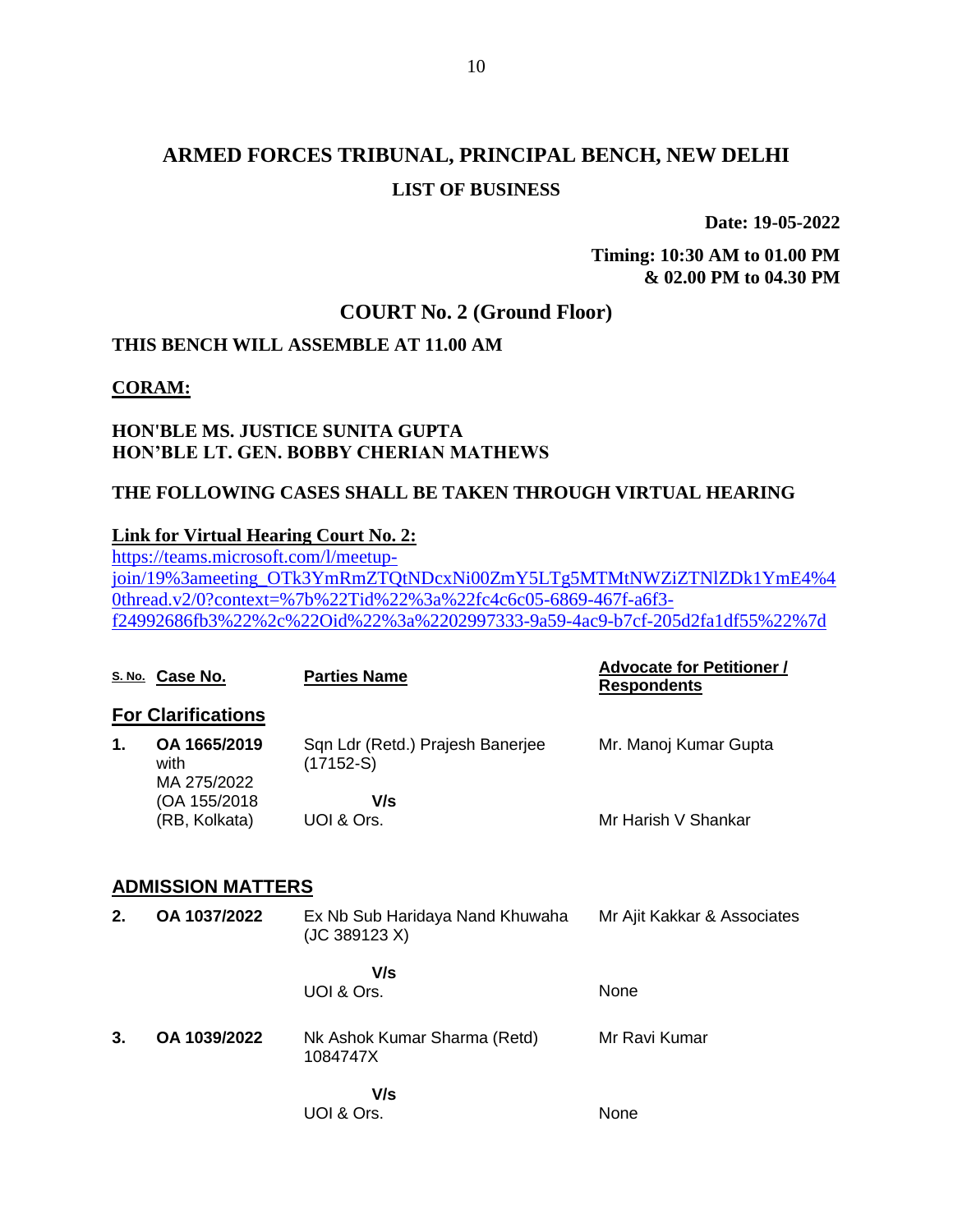**4. OA 1041/2022** with MA 1390/2022 (272907) MWO Sheo Muni Chaudhary Mr Manoj Kr Gupta & Associates (Retd)  **V/s** UOI & Ors. None **5. OA 1043/2022** with MA 1391/2022 Major Satya Prakash Malhotra (Retd.) (IC 22423)  **V/s** UOI & Ors. Mr Ajit Kakkar & Associates None **6. OA 1045/2022** with MA 1393/2022 Hav Pargat Singh (Retd) (No 15130765 X)  **V/s** UOI & Ors. Ms Archana Ramesh & Mr K Ramesh None **7. OA 1046/2022** with MA 1394/2022 Ex JWO Jayavibhava Swamy (680200 A)  **V/s** UOI & Ors. Mr Shakti Chand Jaidwal None **8. OA 1049/2022** with MA 1413/2022 AVM A K Singh AVSM, VSM (Retd) (17041A)  **V/s** UOI & Ors. Mr Ankur Chhibber None **9. OA 1050/2022** with MA 1414/2022 MWO Chitranjan Singh (Retd) (No 645935 N)  **V/s** UOI & Ors. Mr Ravi Kumar None **10. OA 1051/2022** with MA 1415/2022 Col (TS) Baby Mathew Pulikotil George Mr Indra Sen Singh (Retd) (IC 31960A)  **V/s** UOI & Ors. None **MA (EXECUTION) 11. MA 1057/2020 &** MA 2601/2021 in OA 227/2020 Sgt Adapa Veerabhadra Rao (Retd) (No 623491)  **V/s** UOI & Ors. Mr Manoj Kr Gupta Mr. Harish V Shankar for R 1-2 & 4, None for R-3 & 5 **12. MA 1096/2020** in OA 765/2016 Ex Sep Badri Lal Gujar (No. 2667442)  **V/s** UOI & Ors Mr. S M Dalal Mr Y P Singh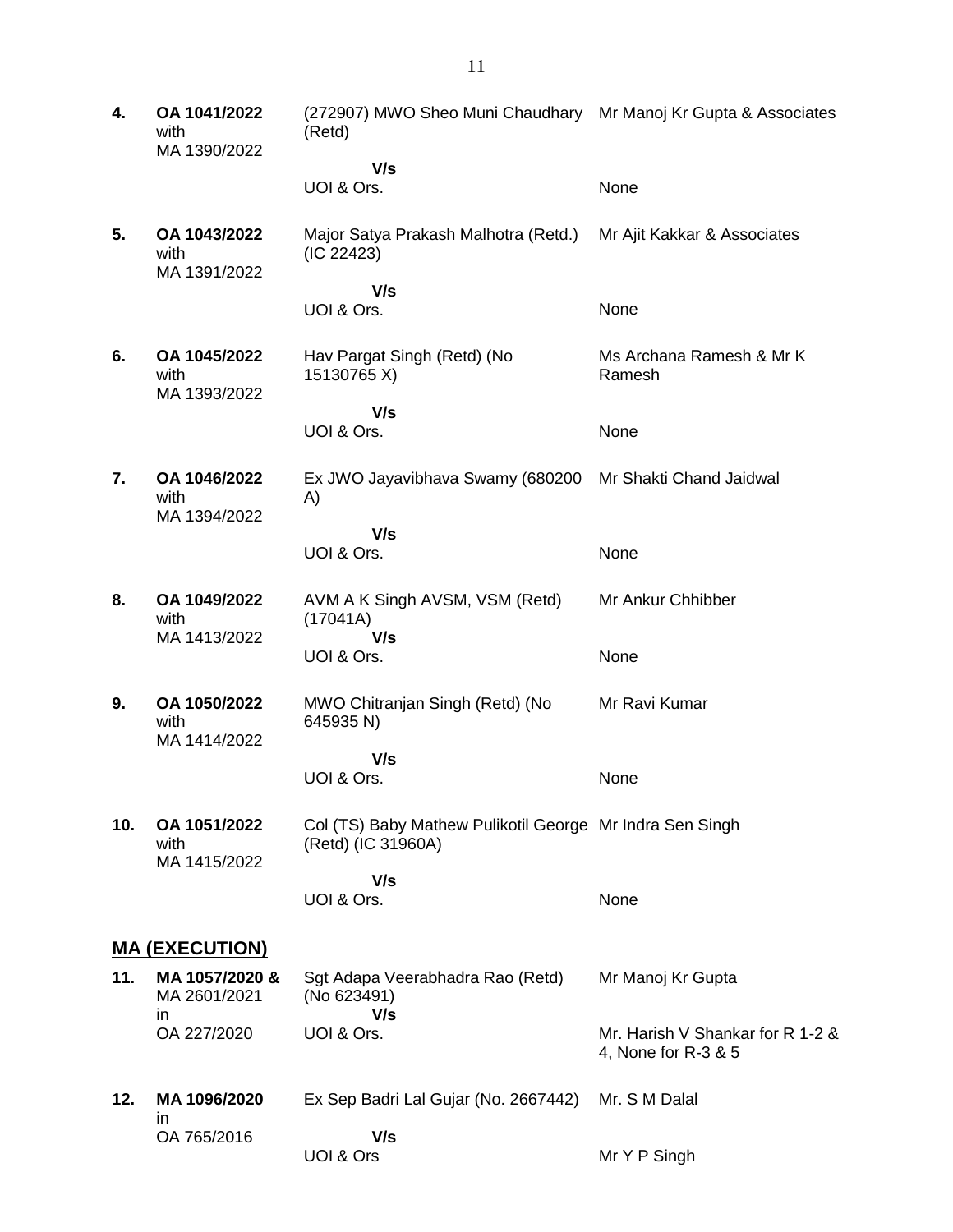- **13. MA 1149/2020** in OA 123/2014 Sep Jai Chand (3173003-N)  **V/s** UOI & Ors. Ms. Archana Ramesh Mr. Satya Ranjan Swain
- **14. MA 340/2022** in OA 1562/2021 Nk/DSC Ram Dass (Retd) (4553733-F) Mr U S Maurya  **V/s** UOI & Ors Mr. Niranjana Das
- **15. MA 1091/2022** in OA 1301/2018 Ex EAR-3 Dilip Murlidhar Sonwane (No Mr Ved Prakash 181944-K)  **V/s** UOI & Ors Dr. Vijendra Singh Mahndiyan **16. MA 1365/2022** No 1466218W Ex Nk Devender Singh Mr Manoj Kr Gupta
	- in OA 1224/2018  **V/s** UOI & Ors None

#### **MA (OTHERS)**

| 17. | MA 2131/2019 &<br>MA 2132/2019 | Wg Cdr MK Badruddin (Retd) (No<br>21902 F | Mr SS Pandey & Associates                                |
|-----|--------------------------------|-------------------------------------------|----------------------------------------------------------|
|     | ın                             | V/s                                       |                                                          |
|     | OA 466/2015                    | UOI & Ors                                 | Gp Capt Karan Singh Bhati, Sr<br>CGSC with Mr. Y P Singh |

#### **WITH**

**18. MA 1789/2019** in OA 466/2015 No. 21902-F Wg Cdr M K Badruddin (Retd.)  **V/s** UOI & Ors. Mr. S S Pandey & Associates Mr. Y P Singh **19. CA 2/2020** with MA 505/2021 & 2656/2021 in OA 375/2017 RB Lucknow No 2668919L Ex Nk Virender  **V/s** UOI & Ors. Mr. R.K. Rastogi Dr Vijendra Singh Mahndiyan **20. MA 2322/2020 &** MA 2323/2020 in OA 931/2016 No 700556F Sgt Naresh Kumar Sharma (Retd)  **V/s** UOI & Ors Mr CK Sharma & Gaurav Sharma Mr. Arvind Patel **21. MA 2597/2021** in OA 1311/2017 Ex Sep Bhagwan Singh (3169545 A)  **V/s** Mr S M Dalal

UOI & Ors

Mr. K K Tyagi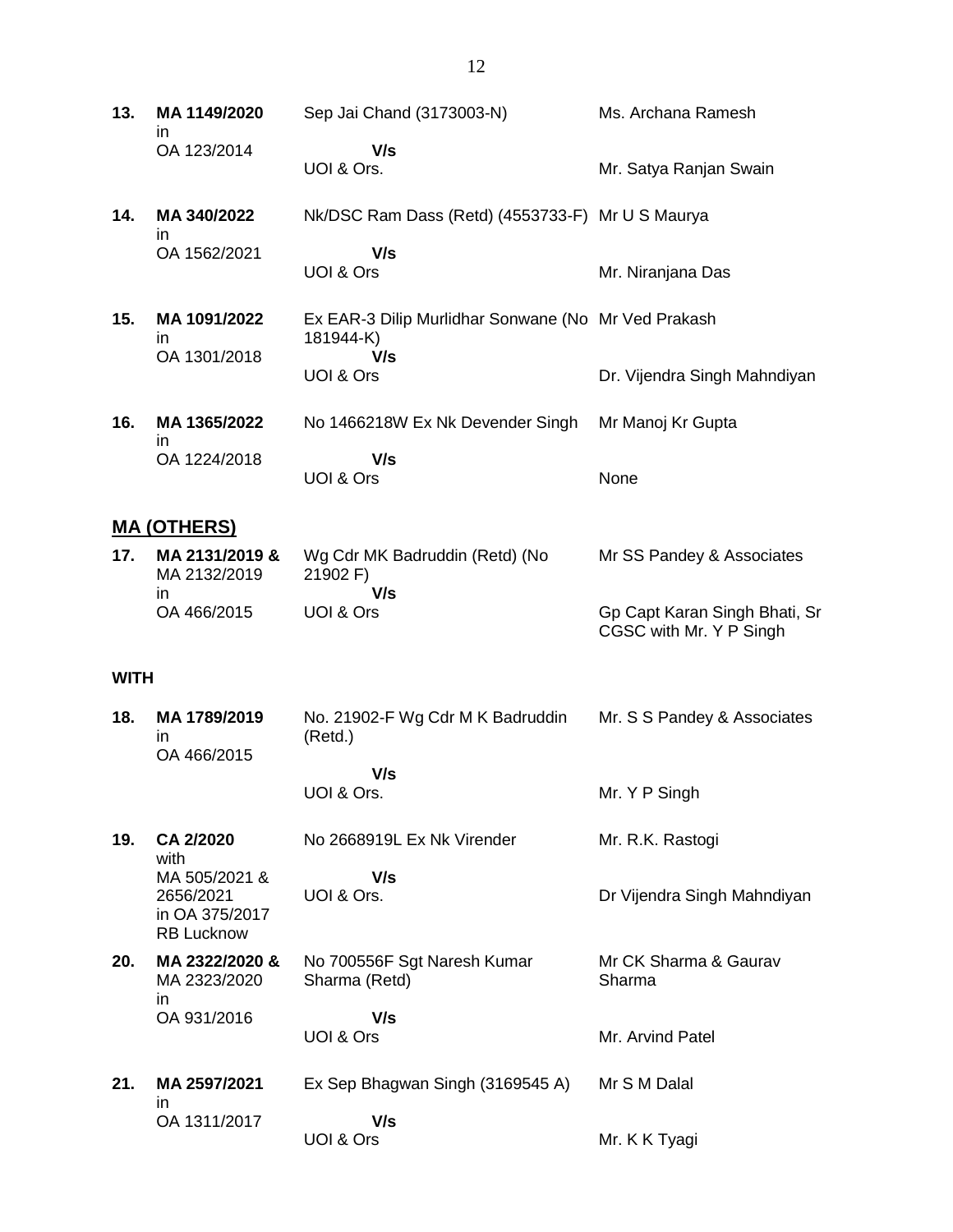| 22.         | MA 658/2022<br>in<br>OA 1977/2019 | Smt. Ved Kumari Sharma Wd/o No.<br>7034560 Late Ex Hav (Hony Nb Sub)<br>Ashok Kumar through LR Archana<br>Sharma | Mr. J P Sharma & Associates  |
|-------------|-----------------------------------|------------------------------------------------------------------------------------------------------------------|------------------------------|
|             |                                   | V/s                                                                                                              | Mr D K Sabat                 |
|             |                                   | UOI & Ors                                                                                                        |                              |
| 23.         | MA 1331/2022<br>in                | Ex Maj Amar Sinha                                                                                                | Mr A K Aggarwal              |
|             | OA 1402/2016                      | V/s                                                                                                              |                              |
|             |                                   | UOI & Ors                                                                                                        | Mr YP Singh                  |
| 24.         | MA 1404/2022 &<br>MA 1405/2022    | UOI & Ors                                                                                                        | Mr Arvind Patel              |
|             | ın                                | V/s                                                                                                              |                              |
|             | OA 1506/2017                      | Smt Parvati Thapa                                                                                                | Ms. Sangeeta Tomar           |
| <u>RAs</u>  |                                   |                                                                                                                  |                              |
| 25.         | <b>RA 19/2019</b><br>with         | UOI & Ors.                                                                                                       | Mr. Vijendra Singh Mahndiyan |
|             | MA 1625/2019                      | V/s                                                                                                              |                              |
|             | in<br>OA 299/2014                 | Ex Maj Rupinder Singh (IC-63643M)                                                                                | Ms. Archana Ramesh           |
| <b>WITH</b> |                                   |                                                                                                                  |                              |
| 26.         | MA 743/2019                       | Major Rupinder Singh (IC-63643M)                                                                                 | Ms. Archana Ramesh           |
|             | in<br>OA 299/2014                 | V/s                                                                                                              |                              |
|             |                                   | UOI & Ors                                                                                                        | Dr. Vijendra Singh Mahndiyan |
| 27.         | RA 3/2022                         | Ex Hony Nb Sub Shish Ram Yadav                                                                                   | Ms Sangeeta Tomar            |
|             | with                              | $(14227604-H)$                                                                                                   |                              |
|             | MA 1646/2020 &<br>236/2022        | V/s                                                                                                              |                              |
|             | in.                               | UOI & Ors                                                                                                        | Mr Prabodh Kumar             |
|             | OA 1353/2018                      |                                                                                                                  |                              |
|             | <b>Pleadings Complete</b>         |                                                                                                                  |                              |
| 28.         | OA 289/2017                       | Flt Lt Kanav Kaushal                                                                                             | Mr. Amit Kumar Singh         |

Gp Capt Karan Singh Bhti, Sr

Mr. Harish V Shankar

CGSC

No. 14289289 Ex Rect Bahadur Singh Mr. Manoj Kr Gupta

 **V/s**

 **V/s**

UOI & Ors.

UOI & Ors.

with

MA 763/2017

**29. OA 2194/2019** with

MA 3092/2019 & 2960/2021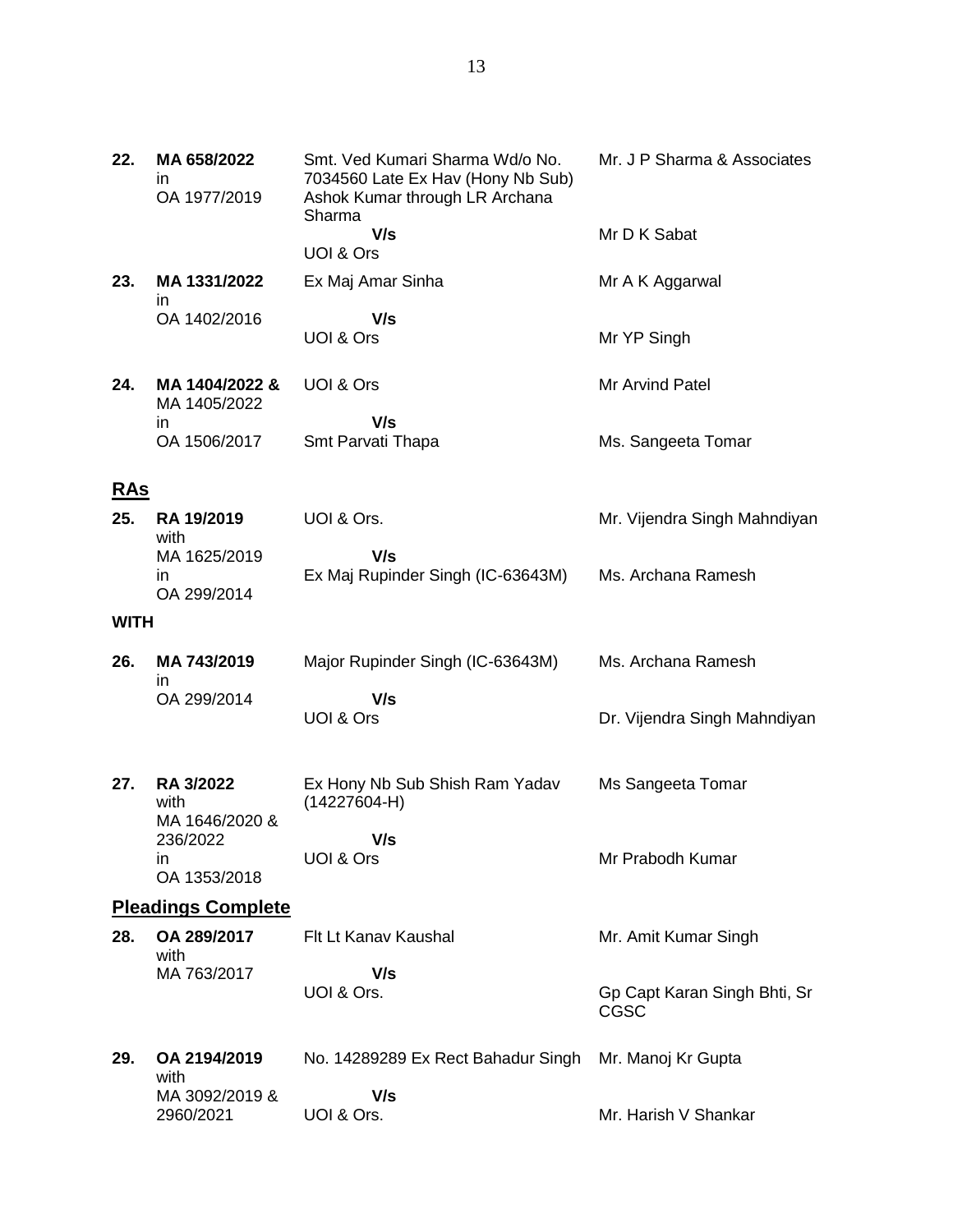**Date: 19-05-2022**

**Timing: 10:30 AM to 01.00 PM & 02.00 PM to 04.30 PM**

## **COURT No. 2 (Ground Floor)**

## **NOTIFICATION**

**It is hereby notified for information of all concerned that the following matters stand adjourned to 12-08-2022.**

|            | S. No. Case No.                       | <b>Parties Name</b>                              | <b>Advocate for Petitioner /</b><br><b>Respondents</b> |
|------------|---------------------------------------|--------------------------------------------------|--------------------------------------------------------|
| <u>RAs</u> |                                       |                                                  |                                                        |
| 1.         | <b>RA 30/2020</b><br>in.              | JC-702437Y Nb Sub Soumen Das                     | Mr. Anand Kumar                                        |
|            | OA 1718/2019                          | V/s<br>UOI & Ors.                                | Mr. Anil Gautam                                        |
|            | <b>Pleadings Not Complete</b>         |                                                  |                                                        |
| 2.         | OA 1388/2018                          | Ex Brig Amit Kumar Chatterjee (IC-<br>38355H)    | Ms Archana Ramesh                                      |
|            |                                       | V/s<br>UOI & Ors.                                | Gp Capt Karan Singh Bhati, Sr.<br>CGSC                 |
| 3.         | OA 1892/2018<br>with<br>MA 2077/2018  | Ex Hav Khirati Lal Wohra (No<br>6642022H)        | Mr Virender Singh Kadian                               |
|            |                                       | V/s                                              |                                                        |
|            |                                       | UOI & Ors.                                       | Mr. Avdhesh Kumar Singh                                |
| 4.         | OA 1896/2018<br>with<br>MA 2096/2018, | No. 737294-R Ex Sgt Jitendra Kumar<br>Deo & Ors. | Mr. Umesh Sharma                                       |
|            | 2097/2018,                            | V/s                                              |                                                        |
|            | 2031/2020 &<br>2032/2020              | UOI & Ors.                                       | Mr. Harish V Shankar                                   |
| 5.         | OA 47/2019<br>with<br>MA 1833/2019 &  | No. 13625942-Y Ex Rfn Mahaveer<br>Singh          | Mr. J P Sharma & Associates                            |
|            | 425/2019                              | V/s                                              |                                                        |
|            |                                       | UOI & Ors.                                       | Mr. Prabodh Kumar                                      |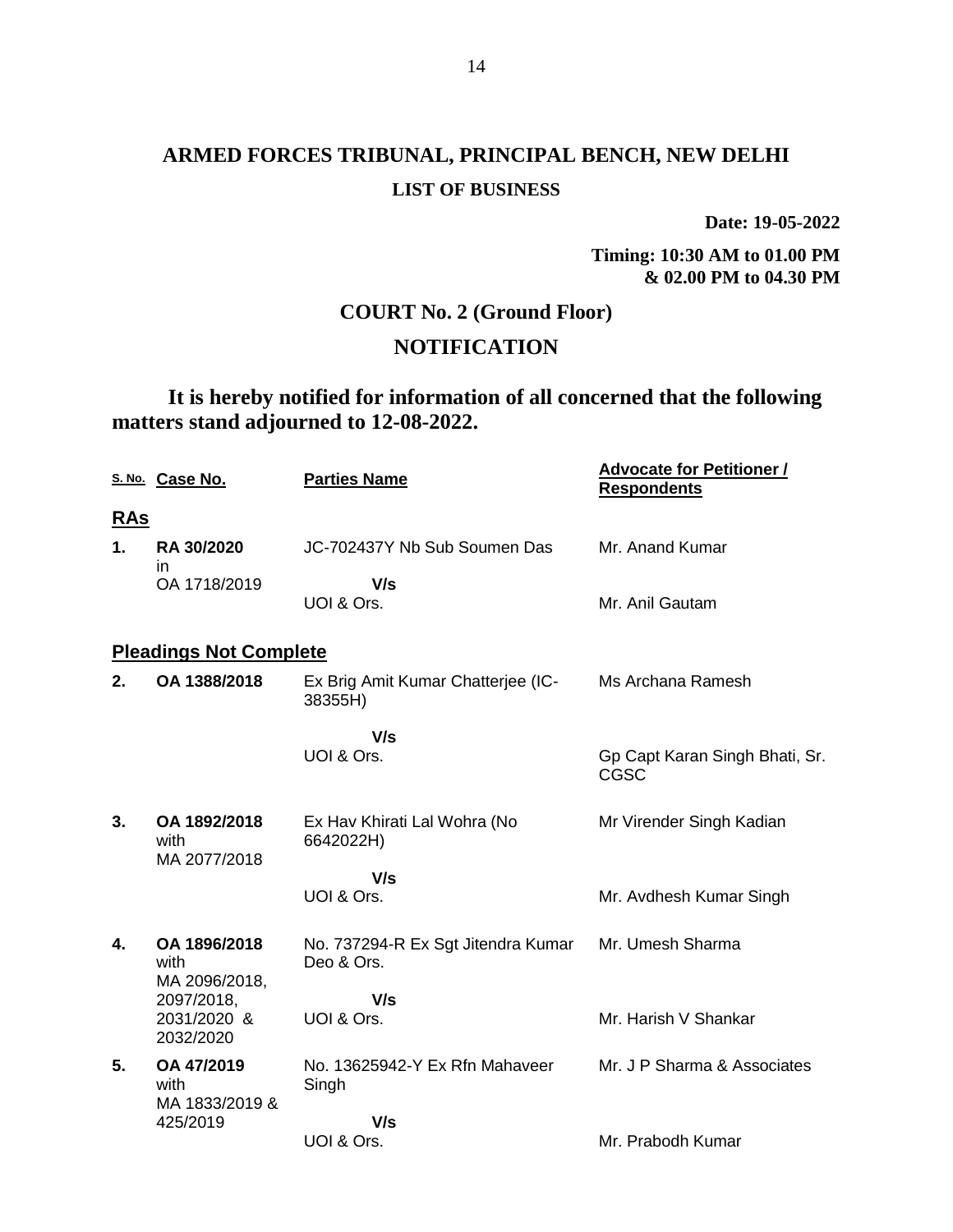| 6.  | OA 129/2019<br>with         | Ex WO Tribhuwan Nath (No 636890 H) Mr Ved Prakash             |                                                 |
|-----|-----------------------------|---------------------------------------------------------------|-------------------------------------------------|
|     | MA 544/2019                 | V/s<br>UOI & Ors.                                             | Mr. Ashok Chaitanya                             |
| 7.  | OA 333/2019<br>with         | Ex SGT RS Chaubey (No 739946G)                                | Mr. Ajit Kakkar                                 |
|     | MA 570/2020 &<br>869/2019   | V/s<br>UOI & Ors.                                             | Mr. Harish V Shankar                            |
| 8.  | OA 489/2019<br>with         | Gp Capt (TS) RSR Sharma (No 16861) Mr. Ajai Bhalla<br>(Retd)  |                                                 |
|     | MA 1061/2019 &<br>1437/2020 | V/s<br>UOI & Ors.                                             | Mr. Y P Singh                                   |
| 9.  | OA 910/2019<br>with         | No. 2973926-K Ex Sep Sant Ram                                 | Ms. Archana Ramesh                              |
|     | MA 1555/2019 &<br>1704/2020 | V/s<br>UOI & Ors.                                             | Mr. Neeraj, Sr. CGSC                            |
| 10. | OA 952/2019<br>with         | Ex Cpl Dilip Kumar Roy (773985-T)                             | Mr. Omprakash Kr. Srivastava &<br>Vinay Makhija |
|     | MA 1601/2020 &<br>1608/2019 | V/s<br>UOI & Ors.                                             | Mr. Rajeev Kumar                                |
| 11. | OA 992/2019<br>with         | Cdr KK Kshirsagar (Retd) (No<br>86370W)                       | Mr. Shakti Chand Jaidwal                        |
|     | MA 676/2021                 | V/s<br>UOI & Ors.                                             | Dr. Vijendra Singh Mahndiyan                    |
| 12. | OA 1026/2019<br>with        | Ex Nk Sube Singh (No 14565995 F)                              | Mr Mohan Kumar & Associates                     |
|     | MA 1700/2019                | V/s<br>UOI & Ors.                                             | Mr. Avdhesh Kumar Singh                         |
| 13. | OA 1050/2019<br>with        | EX HFO Krishan Chandra Gautam (No Mr Baljeet Singh<br>649519) |                                                 |
|     | MA 1346/2020                | V/s<br>UOI & Ors.                                             | Gp Capt Karan Singh Bhati, Sr.<br>CGSC          |
| 14. | OA 1310/2019                | Gp Capt Prabhakaran Narayanan Nair<br>(Retd) (No 16798)       | Mr. Baljeet Singh                               |
|     |                             | V/s<br>UOI & Ors.                                             | Mr. Ashok Chaitanya                             |
| 15. | OA 1313/2019<br>with        | Wg Cdr Apurba Kumar Gayan (Retd.)                             | Mr. Ajit Kakkar                                 |
|     | MA 2036/2020                | V/s<br>UOI & Ors.                                             | Mr. Y P Singh                                   |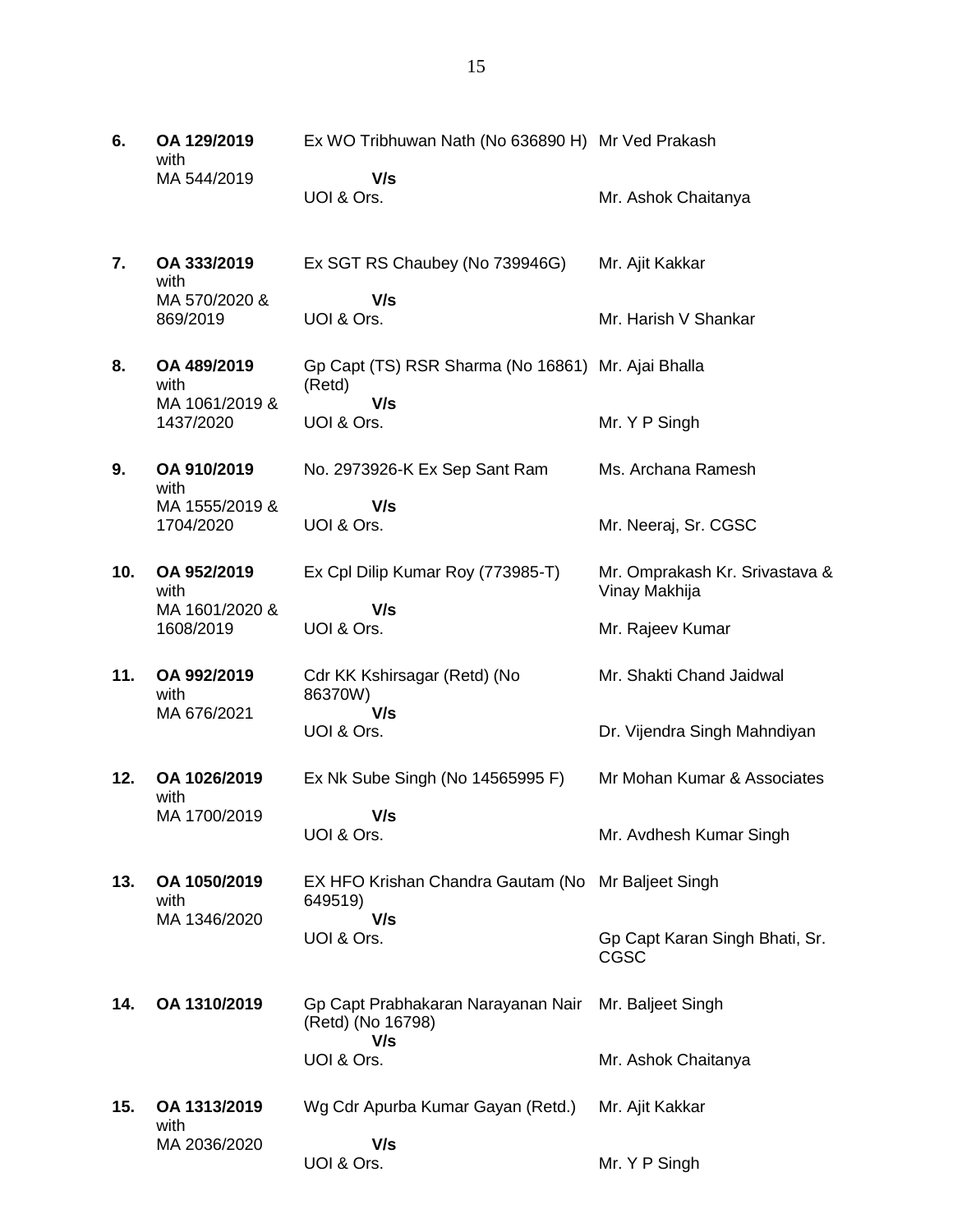| 16. | OA 1384/2019<br>with<br>MA 1388/2021 &<br>2123/2019 | Smt Suman Jaggi W/o Late Ex AC 1<br>Kewal Nain(No 266428)<br>V/s | Mr Ved Prakash                             |
|-----|-----------------------------------------------------|------------------------------------------------------------------|--------------------------------------------|
|     |                                                     | UOI & Ors.                                                       | Dr Vijendra Singh Mahndiyan                |
| 17. | OA 1603/2019                                        | Ex JWO Ram Naresh Bhardwaj (No<br>665679)<br>V/s                 | Mr Baljeet Singh                           |
|     |                                                     | UOI & Ors.                                                       | Mr. Neeraj Sr. CGSC                        |
| 18. | OA 2131/2019<br>with<br>MA 3007/2019                | No. 14230038-Y Nk (TS) Pirthi Singh<br>Pathania (Retd.)<br>V/s   | Mr. Anil Srivastava & Associates           |
|     |                                                     | UOI & Ors.                                                       | Mr. V Pattabhi Ram                         |
| 19. | OA 2135/2019<br>with<br>MA 3011/2019                | No. 13968425-N Ex Hav Baldev Singh<br>Rawat<br>V/s               | Mr. Virender Singh Kadian                  |
|     |                                                     | UOI & Ors.                                                       | Mr. Satya Ranjan Swain                     |
| 20. | OA 2136/2019<br>with<br>MA 3012/2019 &              | Ex Nk Surander Pal Singh (No<br>14541639H)<br>V/s                | Mr. A K Trivedi & Associates               |
|     | 498/2020                                            | UOI & Ors.                                                       | Mr. J S Rawat                              |
| 21. | OA 2244/2019<br>with                                | Ex HFO Jaipal Singh (645743-K)                                   | Mr. Praveen Kumar                          |
|     | MA 3139/2019                                        | V/s<br>UOI & Ors.                                                | Ms. Suman Chauhan                          |
| 22. | OA 2338/2019<br>with<br>MA 995/2020                 | No. 18327 Gp Capt R Srinivasan<br>(Retd.)                        | Mr. Baljeet Singh                          |
|     |                                                     | V/s<br>UOI & Ors.                                                | Mr Anil Gautam                             |
| 23. | OA 51/2020<br>with                                  | Ex AC (U/T) Arun Aswal (No 7003832)                              | Mr Ajit Kakkar                             |
|     | MA 1966/2020 &<br>56/2020                           | V/s<br>UOI & Ors.                                                | Mr. S D Windlesh                           |
| 24. | OA 123/2020<br>with                                 | Ex HFL Kshetra Mohan Sen (624717)                                | Mr. Baljeet Singh & Ms. Deepika<br>Sheoran |
|     | MA 76/2021                                          | V/s<br>UOI & Ors.                                                | Dr. Vijendra Singh Mahndiyan               |
| 25. |                                                     |                                                                  |                                            |
|     | OA 124/2020<br>with                                 | Ex LH Asgar Ali (156577-H)                                       | Mr. Ved Prakash                            |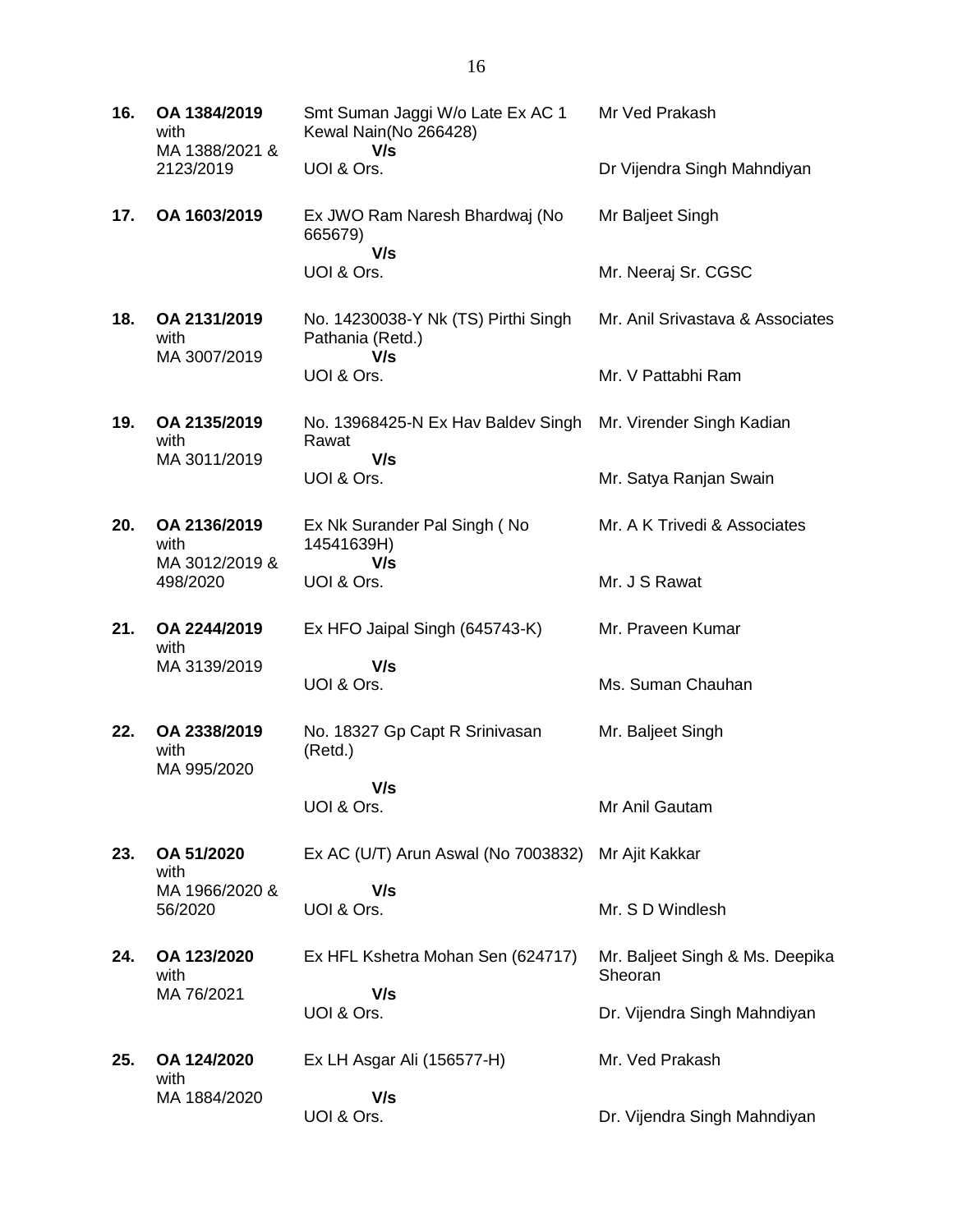**26. OA 188/2020** with MA 1189/2020 & 197/2020 JC-766933F Ex Sub (Hony Sub Maj) Dhaneswar Majhi  **V/s** UOI & Ors. Mr. Durgesh Kumar Sharma Mr. Prabodh Kumar **27. OA 248/2020** with MA 293/2020 Ex Cpl Ranjeet Kumar (No 751299)  **V/s** UOI & Ors. Ms Pallavi Awasthi Mr. Harish V Shankar **28. OA 253/2020** with MA 317/2020 & 474/2022 Ex Hav/Clk Sasi KT (No 1371251)  **V/s** UOI & Ors. Mr Durgesh Kumar Sharma Mr. Rajesh Kumar Das **29. OA 517/2020** with MA 1845/2020 Ex Sgt Devi Singh Rathore (710180-H)  **V/s** UOI & Ors. Mr. O P Bhadani & Mr. Vikas Kochar Mr. Y P Singh **30. OA 788/2020** with MA 1486/2021 Ex PO LOG (SC) Manish Kumar Singh Mr. Ved Prakash (154478-N)  **V/s** UOI & Ors. Ms. Barkha Babbar **31. OA 1116/2020** with MA 1267/2020 Ex-HFO Apurba Krishna Kar (680703)  **V/s** UOI & Ors. Mr Baljeet Singh & Ms Deepika **Sheoran** Mr. Avdhesh Kumar Singh **32. OA 1197/2020** with MA 1387/2020 Ex WO Dilip Kumar Deka (No 634134 R)  **V/s** UOI & Ors. Mr Praveen Kumar Mr. Ashok Chaitanya **33. OA 1198/2020** with MA 1388/2020 Ex Sgt Subhash Chandra (742087-T)  **V/s** UOI & Ors. Mr. Praveen Kumar Mr. Ashok Chaitanya **34. OA 1199/2020** with MA 1389/2020 Ex JWO Rajeshwar Kumar Dhiman (725933-K)  **V/s** UOI & Ors. Mr. Praveen Kumar Mr. Harish V. Shankar **35. OA 1200/2020** with MA 1391/2020 672329-B Ex HFO Onkar Chand  **V/s** UOI & Ors. Mr. Virender Singh Kadian Mr. V Pattabhi Ram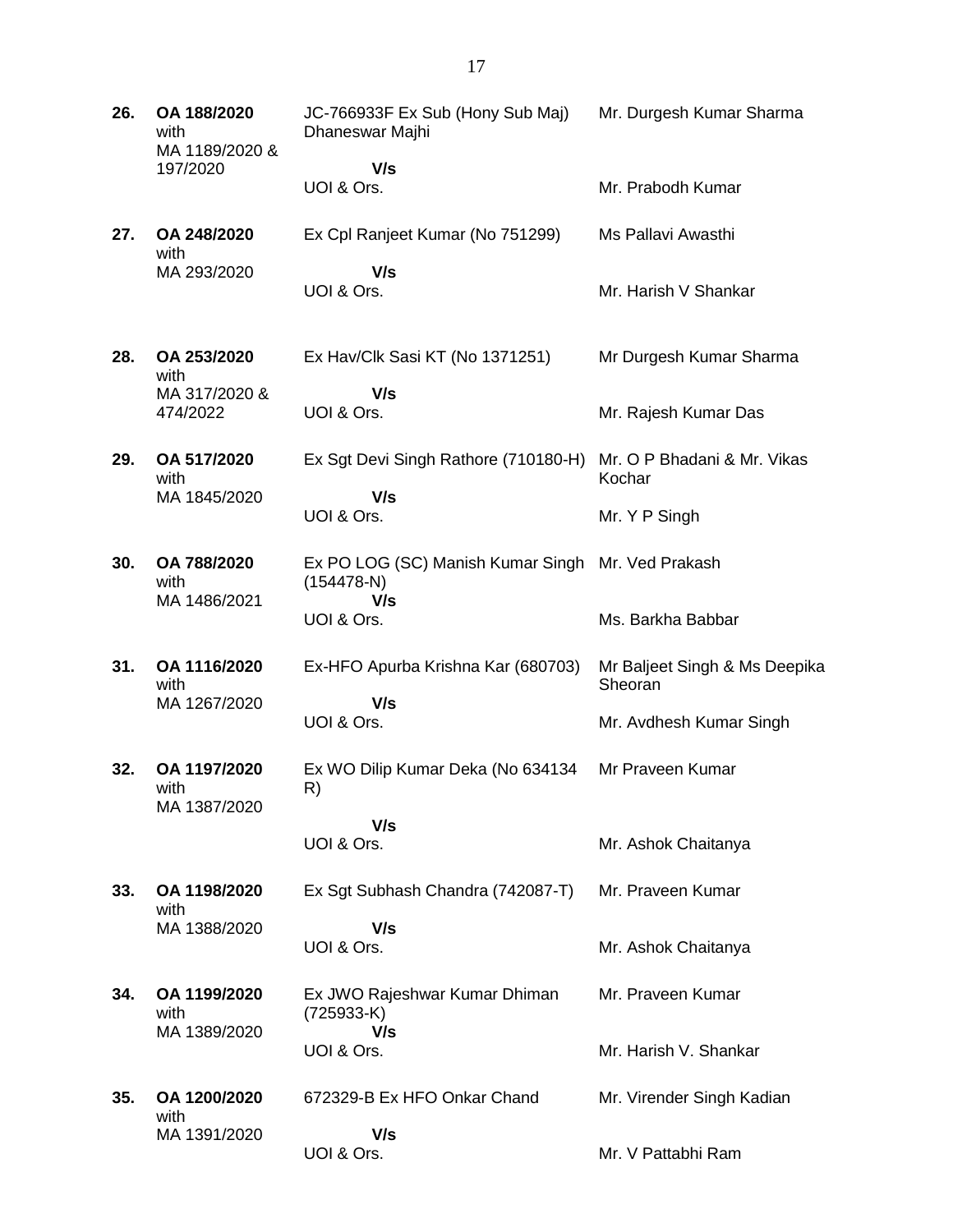- **36. OA 1257/2020** with MA 1484/2020 Ex Sgt Arvind Kumar (707517 T)  **V/s** UOI & Ors. Mr Durgesh Kumar Sharma Mr Neeraj, Sr CGSC
- **37. OA 1273/2020** with MA 1520/2020 & 3082/2021 Ex Sgt Dinesh Suryabhan Dhankne (No 764281 G)  **V/s** UOI & Ors. Mr Durgesh Kumar Sharma Ms. Jyotsna Kaushik
- **38. OA 1305/2020** with MA 1563/2020 Ex HAV Tatkare Shrikrishna Ramchandra (15681613F)  **V/s** UOI & Ors. Mr Ajit Kakkar & Associates Mr. Ashok Chaitanya

Mr Bikrama Sah

Mr. Satya Ranjan Swain

Mr Anil Kumar Srivastava

Ms Barkha Babbar

Mr. Rajesh Nandal

Mr Ved Prakash

Mr. Satya Ranjan Swain

Mr. Harish V Shankar

Mr. Rajesh Kumar Das

Mr Ajit Kakkar & Associates

Dr Vijendra Singh Mahndiyan

- **39. OA 1311/2020** with MA 1567/2020 Ex Nk (TS) Pawan Singh (9102402Y)  **V/s** UOI & Ors.
- **40. OA 1352/2020** with MA 1599/2020 & 1600/2020 IC 32931X Lt Col Ramesh Sharma & Ors.  **V/s** UOI & Ors.
- **41. OA 1881/2020** with MA 2175/2020 & Ex Sep Kailash Singh (No 4197912 N) Mr Ved Prakash  **V/s**
	- 2240/2021 UOI & Ors.
- **42. OA 1924/2020** with MA 2233/2020 No. 2691681-H Ex L/Hav Pawan Kumar  **V/s**
	- UOI & Ors.
- **43. OA 1925/2020** with MA 1295/2021 & 2234/2020 Ex HAV Harish Chandra Joshi
	- (6925115 A)  **V/s** UOI & Ors.
- **44. OA 1994/2020** with MA 456/2022
- Ex Sgt Balwan Singh (693870 A)  **V/s** UOI & Ors.
- **45. OA 59/2021** with MA 72/2021 & 747/2022 Ex Sgt Rishi Rahul (796705 H)  **V/s** UOI & Ors. Mr Praveen Kumar Mr Rajesh Kumar Das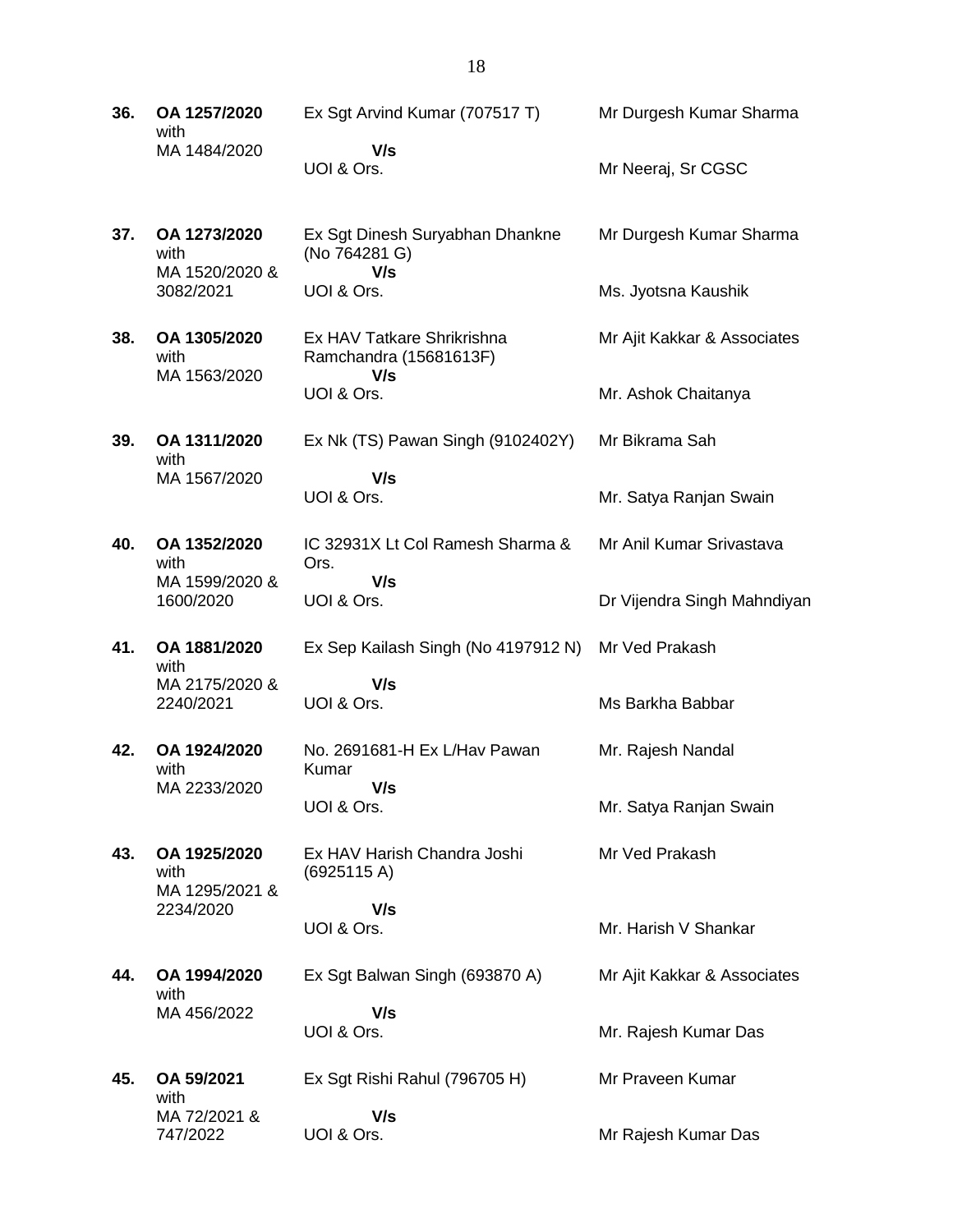**46. OA 60/2021** with MA 73/2021 SS-37327H Capt ANK Nath (Retd.)  **V/s** UOI & Ors. Mr Rajesh Nandal Mr. Rajeev Kumar **47. OA 61/2021** with MA 74/2021 Ex JWO Mahesh Chand Dhama (656226 G)  **V/s** UOI & Ors. Mr Praveen Kumar Mr. Avdhesh Kumar Singh **48. OA 63/2021** with MA 2654/2021 (Sr No. 675499 K) MWO S Ramuloo (Retd)  **V/s** UOI & Ors. Mr B P Vaishnav & Associates Mr. J S Yadav **49. OA 65/2021** with MA 3007/2021 Ex LS RP-II Prasanta Nath (211381-N) Mr. Ved Prakash  **V/s** UOI & Ors. Mr J S Yadav **50. OA 266/2021** with MA 311/2021 Ex Sep Parveen Kumar (4579280-Y)  **V/s** UOI & Ors. Mr Rajesh Nandal Mr D K Sabat **51. OA 272/2021** with MA 337/2021 Ex SPO Braj Kishor (123884 F)  **V/s** UOI & Ors. Mr Ved Prakash & Mr Devendra Kumar Mr. Avdhesh Kumar Singh **52. OA 273/2021** Ex Capt R Muthu Kumar (IC-50862 P)  **V/s** UOI & Ors. Ms Archana Ramesh Gp Capt Karan Singh Bhati, Sr CGSC **53. OA 274/2021** with MA 338/2021 Anita Pokhariyal W/O Late WO Prayag Mr Ajit Kakkar & Associates Dutt Pokhariyal (725752 S)  **V/s** UOI & Ors. Dr. Vijendra Singh Mahndiyan **54. OA 275/2021** with MA 2908/2021 & 339/2021 Sgt Mohan VR Rama K (Retd) (No 658738)  **V/s** UOI & Ors. Mr Manoj Kr Gupta Mr. J S Yadav **55. OA 280/2021** with MA 2599/2021 Ex PO COM (TEL) Deepak Kumar Pandit (No 138278 W)  **V/s** UOI & Ors. Mr Ved Prakash & Devendra Kumar Mr. J S Rawat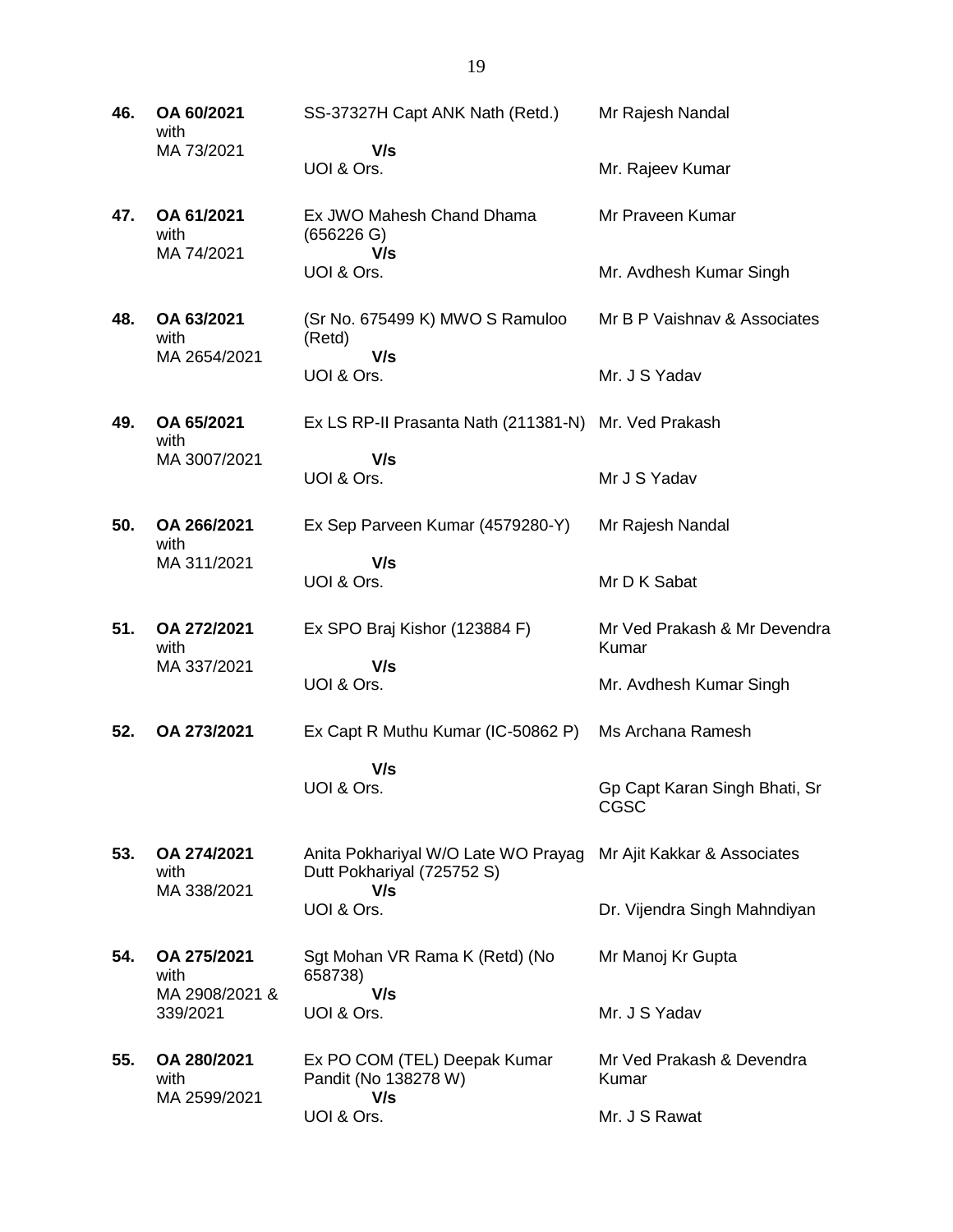| 56. | OA 281/2021                        | Ex Sgt Shiju Paul (No 797691 L)<br>V/s                            | Mr Ganesh Singh                              |
|-----|------------------------------------|-------------------------------------------------------------------|----------------------------------------------|
|     |                                    | UOI & Ors.                                                        | Mr. Rajeev Kumar                             |
| 57. | OA 282/2021                        | WO Pawan Kumar Sharma (Retd) (No<br>628376)<br>V/s                | Mr Manoj Kr Gupta                            |
|     |                                    | UOI & Ors.                                                        | Mr. V Pattabhi Ram                           |
| 58. | OA 283/2021<br>with<br>MA 343/2021 | Shravan Kumar Yadav (Ex MWO)(No<br>297313 N)<br>V/s               | Mr Omprakash Kr Srivastava &<br>Rajesh Kumar |
|     |                                    | UOI & Ors.                                                        | Mr. Rajeev Kumar                             |
| 59. | OA 1160/2021                       | Ex Hav (Hony Nb Sub) Bajrang Singh<br>Rathore (14322784 F)<br>V/s | Mr J P Sharma & Associates                   |
|     |                                    | UOI & Ors.                                                        | Mr. Avdhesh Kumar Singh                      |
| 60. | OA 1161/2021                       | Ex Nk/DSC Virendra Kumar (No<br>13946662 X)<br>V/s                | Mr JP Sharma & Associates                    |
|     |                                    | UOI & Ors.                                                        | Mr. J S Yadav                                |
| 61. | OA 1162/2021                       | Ex Nb Sub/Clk SD Basant Kumar<br>Mishra (JC 378855 N)<br>V/s      | Mr JP Sharma & Associates                    |
|     |                                    | UOI & Ors.                                                        | Mr. Neeraj, Sr CGSC                          |
| 62. | OA 1178/2021<br>with               | Col Sunil Dutt Joshi (Retd) (IC-38570<br>A)                       | Mr Virender Singh Kadian                     |
|     | MA 1071/2021                       | V/s<br>UOI & Ors.                                                 | Mr. Rajeev Kumar                             |
| 63. | OA 1179/2021                       | Ex WO Hira Nand Choudhary (659477 Virender Singh Kadian<br>N)     |                                              |
|     |                                    | V/s<br>UOI & Ors.                                                 | Mr. Rajeev Kumar                             |
| 64. | OA 1592/2021<br>with               | Col (TS) Pawan Kumar Garg (DR-<br>10405Y) (Retd)                  | Mr O S Punia                                 |
|     | MA 295/2022                        | V/s<br>UOI & Ors.                                                 | Mr. Y P Singh                                |
| 65. | OA 1593/2021                       | Ex WO Suresh Kumar Singh                                          | Mr V S Kadian                                |
|     |                                    | (684092B)<br>V/s<br>UOI & Ors.                                    | Mr. Prabodh Kumar                            |
| 66. | OA 1594/2021<br>with               | Ex JWO Avadhesh Kumar Singh<br>$(701640-R)$                       | Mr Kritendra Tiwari                          |
|     | MA 1531/2021                       | V/s<br>UOI & Ors.                                                 | Mr. K K Tyagi                                |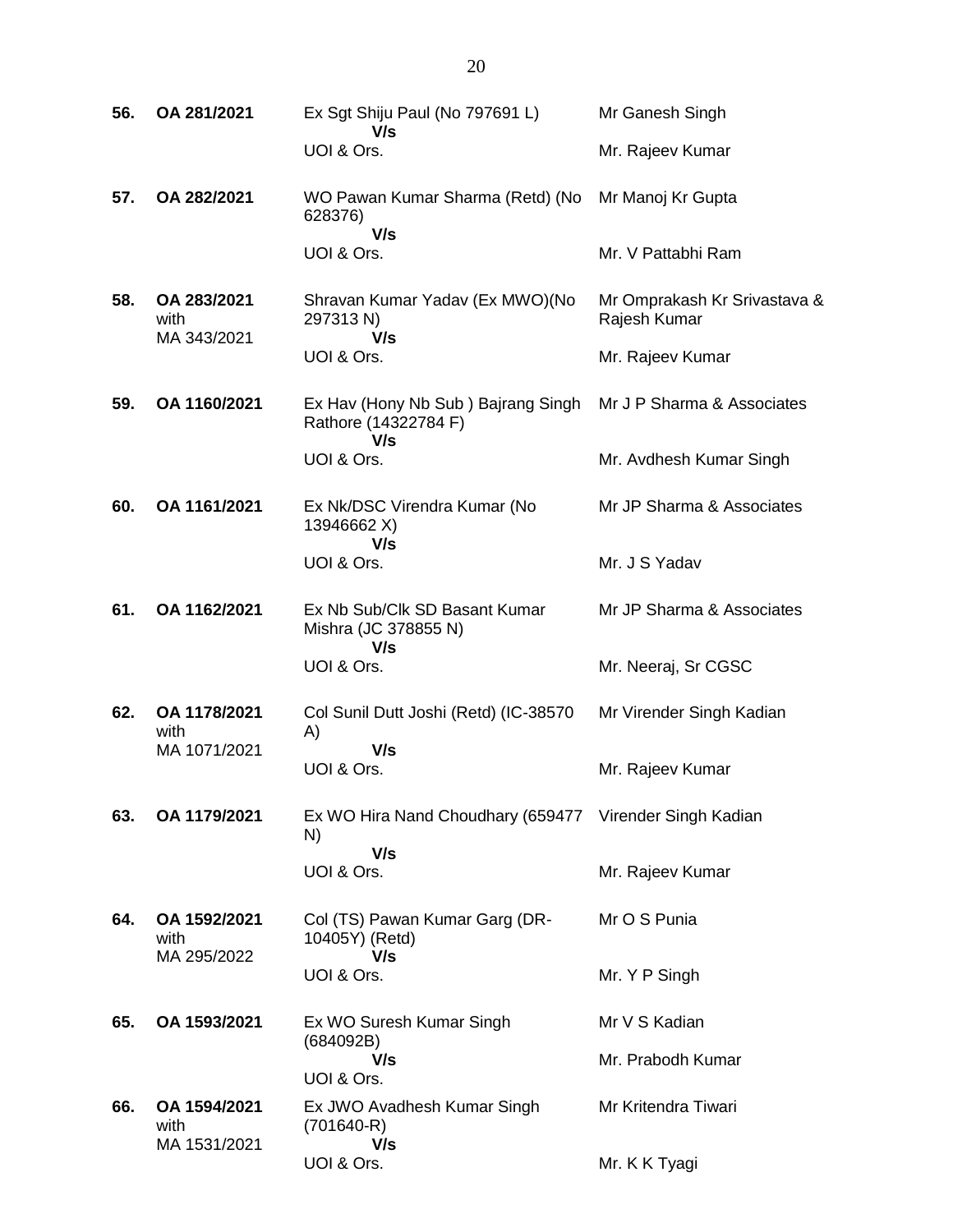**67. OA 1597/2021** Ex Cpl Jai Prakash (956683-S)  **V/s** UOI & Ors. Mr V S Kadian Mr. Shyam Narayan **68. OA 1598/2021** Wg Cdr Pijus Ghorai 28393 (Retd)  **V/s** UOI & Ors. Mr Baljeet Singh & Deepika Sheoran Mr. Rajeev Kumar **69. OA 1601/2021** with MA 1534/2021 Ex JWO Birendra Upadhyay (680988 S)  **V/s** UOI & Ors. Mr Praveen Kumar Mr. Prabodh Kumar **70. OA 1602/2021** with MA 1535/2021 & 698/2022 Nk Shiv Kumar (Retd) (8372510-N)  **V/s** UOI & Ors. Mr S S Pandey & Assocaites Mr. Y P Singh **71. OA 1603/2021** with MA 1536/2021 Ex WO Ram Charan Passi (682147-B) Mr Kritendra Tiwari  **V/s** UOI & Ors. Mr. J S Rawat **72. OA 1606/2021** with MA 1539/2021 & 296/2022 Ex MWO Umakanta Pati (647792)  **V/s** UOI & Ors. Mr Baljeet Singh & Ms Deepika **Sheoran** Dr. Vijendra Singh Mahndiyan **73. OA 2100/2021** with MA 2189/2021 Ex Nk Rajesh Kumar (14819765N)  **V/s** UOI & Ors. Mr V S Kadian Ms. Barkha Babbar **74. OA 2241/2021** with MA 2338/2021 Cpl Mathai Keeramkunnathu Paulose (Retd) (675943)  **V/s** UOI & Ors. Mr Manoj Kr Gupta Ms Barkha Babbar **75. OA 2416/2021** (75480 W) Surg Capt (TS) V V Prabhakar(Retd)  **V/s** UOI & Ors. Mr Ved Prakash & Mr Devendra Kumar Mr. Avdhesh Kumar Singh **76. OA 2418/2021** with MA 2519/2021 700895-F JWO Narayan Dass Gaba (Retd)  **V/s** UOI & Ors. Mr Bipin Bihari Mr K K Tyagi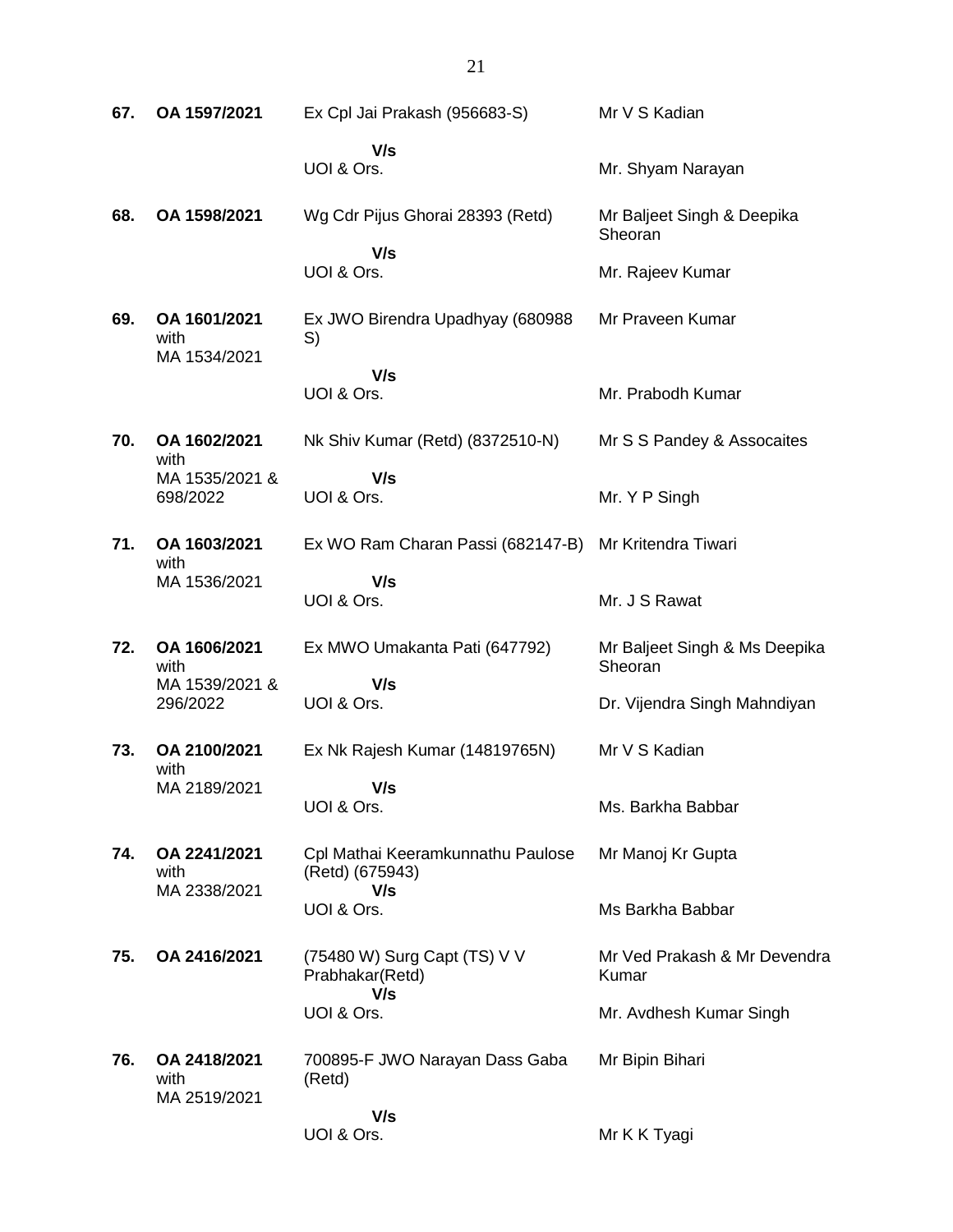| 77.         | OA 2424/2021              | JWO Bal Krishin (Retd) (690520)                                        | Mr Manoj Kr Gupta                                                         |
|-------------|---------------------------|------------------------------------------------------------------------|---------------------------------------------------------------------------|
|             |                           | V/s<br>UOI & Ors.                                                      | Ms. Jyotsna Kaushik                                                       |
| 78.         | OA 2425/2021              | Ex Hav/Clk (SD) Pulak Kumar Jana<br>(1493286 N)<br>V/s                 | Mr Shakti Chand Jaidwal                                                   |
|             |                           | UOI & Ors.                                                             | Mr. Prabodh Kumar                                                         |
| 79.         | OA 2426/2021              | Col Gagan Deep Singh Kochhar (Retd) Mr I S Yadav<br>(IC 41767F)<br>V/s |                                                                           |
|             |                           | UOI & Ors.                                                             | Mr. Satya Ranjan Swain                                                    |
| 80.         | OA 2429/2021              | (IC-17651 M) Col Gopal Ramtri (retd)                                   | Mr Shakti Chand Jaidwal                                                   |
|             |                           | V/s<br>UOI & Ors.                                                      | Mr. V Pattabhi Ram                                                        |
|             | <b>Pleadings Complete</b> |                                                                        |                                                                           |
| 81.         | OA 567/2016               | Brig Ajay Kumar (Retd)                                                 | Mr. Rajesh Nandal                                                         |
|             |                           | V/s<br>UOI & Ors.                                                      | Mr V Pattabhi Ram                                                         |
| 82.         | OA 1184/2016<br>with      | Hav Narender Kumar                                                     | Mr. V S Kadian                                                            |
|             | MA 1175/2016              | V/s<br>UOI & Ors.                                                      | Mr JS Rawat for R 1-3, Mr Arvind<br>Patel for R 4-7 & None for R 8-<br>17 |
| 83.         | OA 154/2017               | Ex L/Nk (Opr) Dinesh Kumar Sahu                                        | Mr.Rajiv manglik                                                          |
|             |                           | V/s<br>UOI & Ors.                                                      | Gp Capt Karan Singh Bhati, Sr<br><b>CGSC</b>                              |
| <b>WITH</b> |                           |                                                                        |                                                                           |
| 84.         | OA 253/2017               | Ex Gnr (GD) Adwaitya Mondal                                            | Mr. Rajiv Manglik                                                         |
|             |                           | V/s<br>UOI & Ors.                                                      | Mr JS Rawat                                                               |
| <b>WITH</b> |                           |                                                                        |                                                                           |
| 85.         | OA 254/2017<br>with MA    | Ex L/Nk (DS) Prabir Kumar Barman                                       | Mr. Rajiv Manglik                                                         |
|             | 1319/2018                 | V/s<br>UOI & Ors.                                                      | Mr YP Singh                                                               |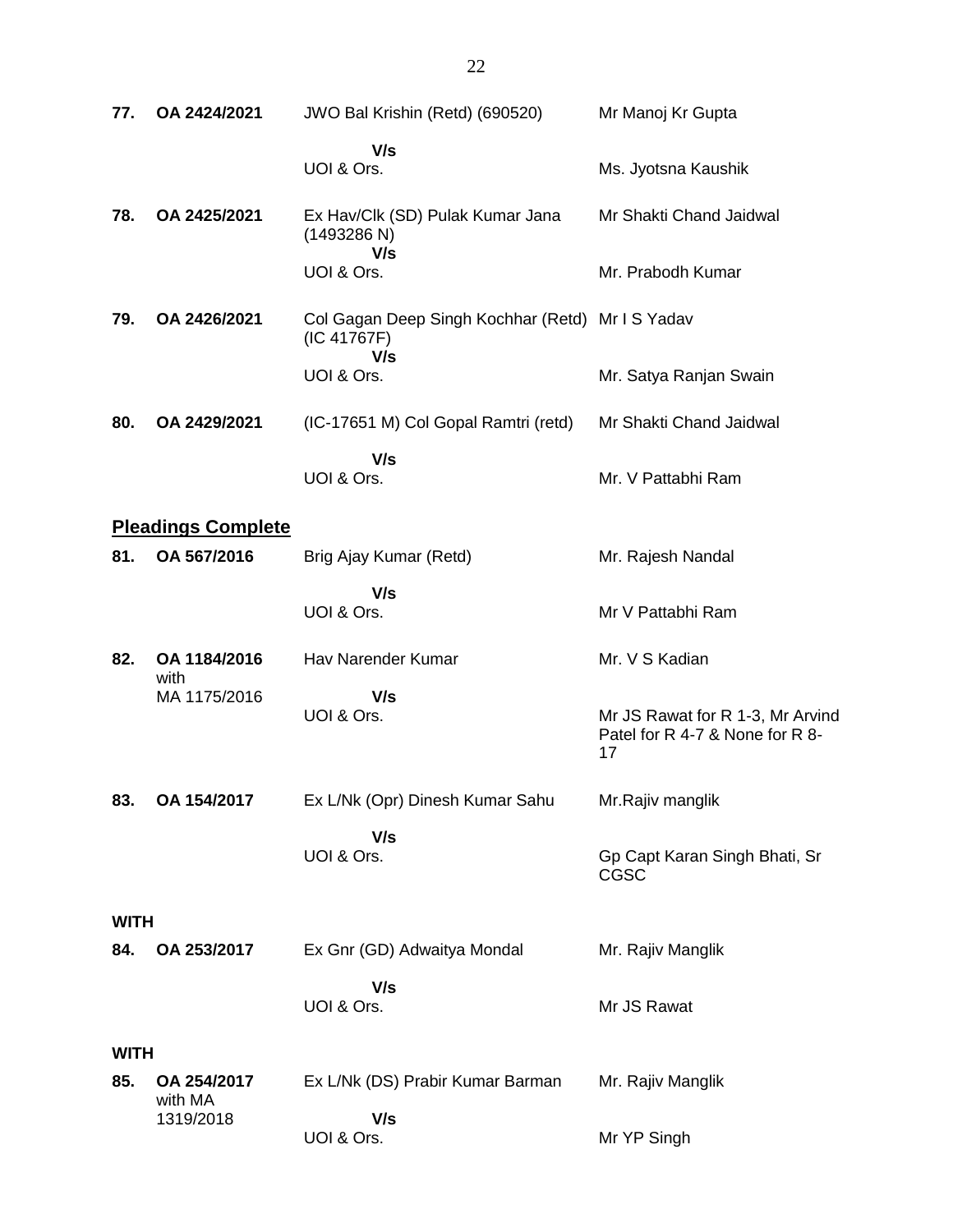| <b>WITH</b> |                                         |                                           |                                              |
|-------------|-----------------------------------------|-------------------------------------------|----------------------------------------------|
| 86.         | OA 311/2017                             | Ex L/Nk (DS) Debnarayan Jana              | Mr. Rajiv Manglik                            |
|             |                                         | V/s<br>UOI & Ors.                         | Mr VS Tomar                                  |
| <b>WITH</b> |                                         |                                           |                                              |
| 87.         | OA 160/2017<br>with                     | Ex Gnr (GD) Ainoddin Pendare              | Mr. Rajiv Manglik                            |
|             | MA 142/2017 &<br>MA 112/2018            | V/s<br>UOI & Ors.                         | Gp Capt Karan Singh Bhati, Sr<br><b>CGSC</b> |
| <b>WITH</b> |                                         |                                           |                                              |
| 88.         | OA 907/2018<br>with                     | Ex Gnr/DMT Avdesh Kumar (No<br>15214705N) | Mr I S Singh and Abhishek Singh              |
|             | MA 374/2019                             | V/s<br>UOI & Ors.                         | Dr Vijendra Singh Mahndiyan                  |
| <b>WITH</b> |                                         |                                           |                                              |
| 89.         | OA 1240/2018<br>with MA                 | No. 15205262W Ex Gnr/GD Aneesh<br>PV      | Mr. I S Singh/Abhishek Singh                 |
|             | 1178/2018                               | V/s<br>UOI & Ors.                         | Dr Vijendra Singh Mahndiyan                  |
| <b>WITH</b> |                                         |                                           |                                              |
| 90.         | OA 1241/2018<br>with MA<br>1179/2018    | No. 15172538Y Ex Gnr/Opr Sukesh<br>KB     | Mr. I S Singh/Abhishek Singh                 |
|             |                                         | V/s<br>UOI & Ors.                         | Mr. V S Tomar                                |
| <b>WITH</b> |                                         |                                           |                                              |
| 91.         | OA 1465/2018<br>with OA 45/2016         | Ex Gnr Alok Kumar Dwivedi                 | Mr. I S Singh                                |
|             | (AFT, Jabalpur)                         | V/s<br>UOI & Ors.                         | Mr. Harish V Shankar                         |
| <b>WITH</b> |                                         |                                           |                                              |
| 92.         | OA 1466/2018<br>with MA<br>1484/2018    | Ex L/Nk Ranjeet Kumar<br>(No.14443884P)   | Mr. I S Singh                                |
|             | with OA<br>45(J)/2016 (RB,<br>Jabalpur) | V/s<br>UOI & Ors.                         | Mr. Harish V Shankar                         |
| <b>WITH</b> |                                         |                                           |                                              |
| 93.         | OA 1512/2018<br>with MA                 | No 15186307N Ex Gnr (DMT) Kapil<br>Kumar  | Mr. SS Pandey                                |
|             | 1576/2018<br>with MA 437/2020           | V/s<br>UOI & Ors.                         | Dr. Vijendra Singh Mahndiyan                 |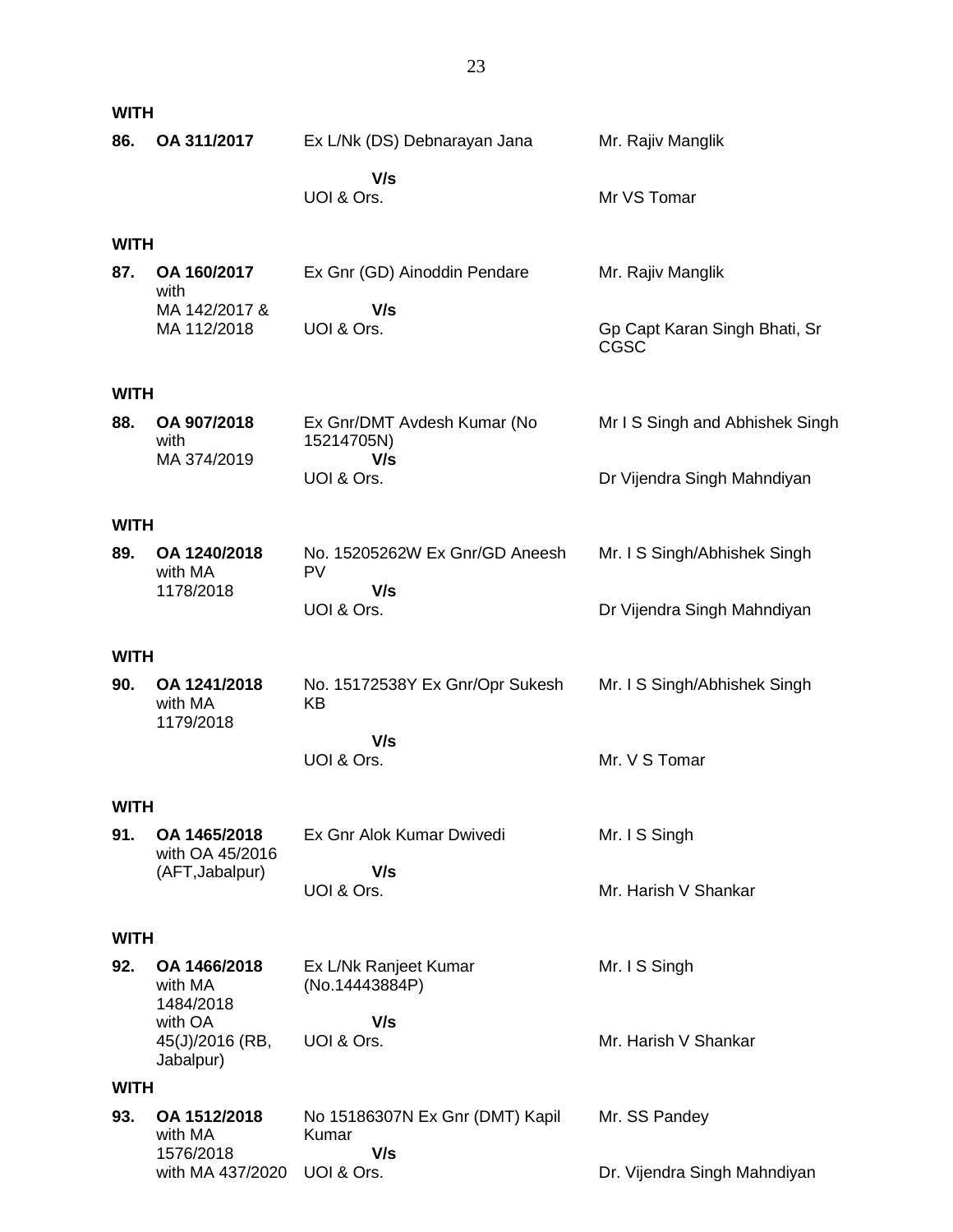#### **WITH**

| 94.         | OA 1949/2018<br>with MA<br>2148/2018 | No 15183396M Ex Gnr (RST) Vadada<br>Ram Babu<br>V/s               | Mr. SS Pandey & Associates                    |
|-------------|--------------------------------------|-------------------------------------------------------------------|-----------------------------------------------|
|             | with MA 473/2020                     | UOI & Ors.                                                        | Gp Capt Karan Singh Bhati Sr.<br><b>CGSC</b>  |
| <b>WITH</b> |                                      |                                                                   |                                               |
| 95.         | OA 1950/2018                         | No. 15209221K Ex Gnr Raj Kumar<br>Gupta<br>V/s                    | Mr. Rajiv Manglik                             |
|             |                                      | UOI & Ors.                                                        | None                                          |
| <b>WITH</b> |                                      |                                                                   |                                               |
| 96.         | OA 1801/2018<br>with MA              | No 15207174Y Ex Gnr (GD) Ajay<br>Kumar                            | Mr. SS Pandey                                 |
|             | 1988/2018                            | V/s<br>UOI & Ors.                                                 | Gp Capt Karan Singh Bhati, Sr<br>CGSC         |
| <b>WITH</b> |                                      |                                                                   |                                               |
| 97.         | OA 1897/2018<br>with MA<br>2099/2018 | No. 15167740H Ex L/Nk (DMT)<br>Shankar SA<br>V/s                  | Mr. S S Pandey & Associates                   |
|             |                                      | UOI & Ors.                                                        | Gp Capt Karan Singh Bhati, Sr.<br><b>CGSC</b> |
| <b>WITH</b> |                                      |                                                                   |                                               |
| 98          | OA 1898/2018<br>with MA<br>2100/2018 | No. 14424009X Ex Hav (GD) Pawan<br>Kumar Ray<br>V/s               | Mr. S S Pandey & Associates                   |
|             | with MA 594/2020                     | UOI & Ors.                                                        | Dr. Vijendra Singh Mahndiyan                  |
| <b>WITH</b> |                                      |                                                                   |                                               |
| 99.         | OA 1899/2018<br>with MA<br>2101/2018 | No. 15171883A Ex Gnr (DS) Suresh<br>Mannem<br>V/s                 | Mr. S S Pandey & Associates                   |
|             |                                      | UOI & Ors.                                                        | Gp Capt Karan Singh Bhati, Sr.<br>CGSC        |
| <b>WITH</b> |                                      |                                                                   |                                               |
|             | 100. OA 33/2019<br>with MA 401/2019  | No. 15211319W Ex Gnr (GD) Md.<br>Akhtar Hussain                   | Mr. S S Pandey & Associates                   |
|             |                                      | V/s<br>UOI & Ors.                                                 | Dr. Vijendra Singh Mahndiyan                  |
| <b>WITH</b> |                                      |                                                                   |                                               |
|             | 101. OA 1337/2020                    | Ex-L/NK(CLK/SD) Deepak Mahavir<br>Limbikai (No. 15184002P)<br>V/s | Mr. Indra Sen Singh/Abhishek<br>Singh         |
|             |                                      | UOI & Ors.                                                        | Mr. Anil Gautam                               |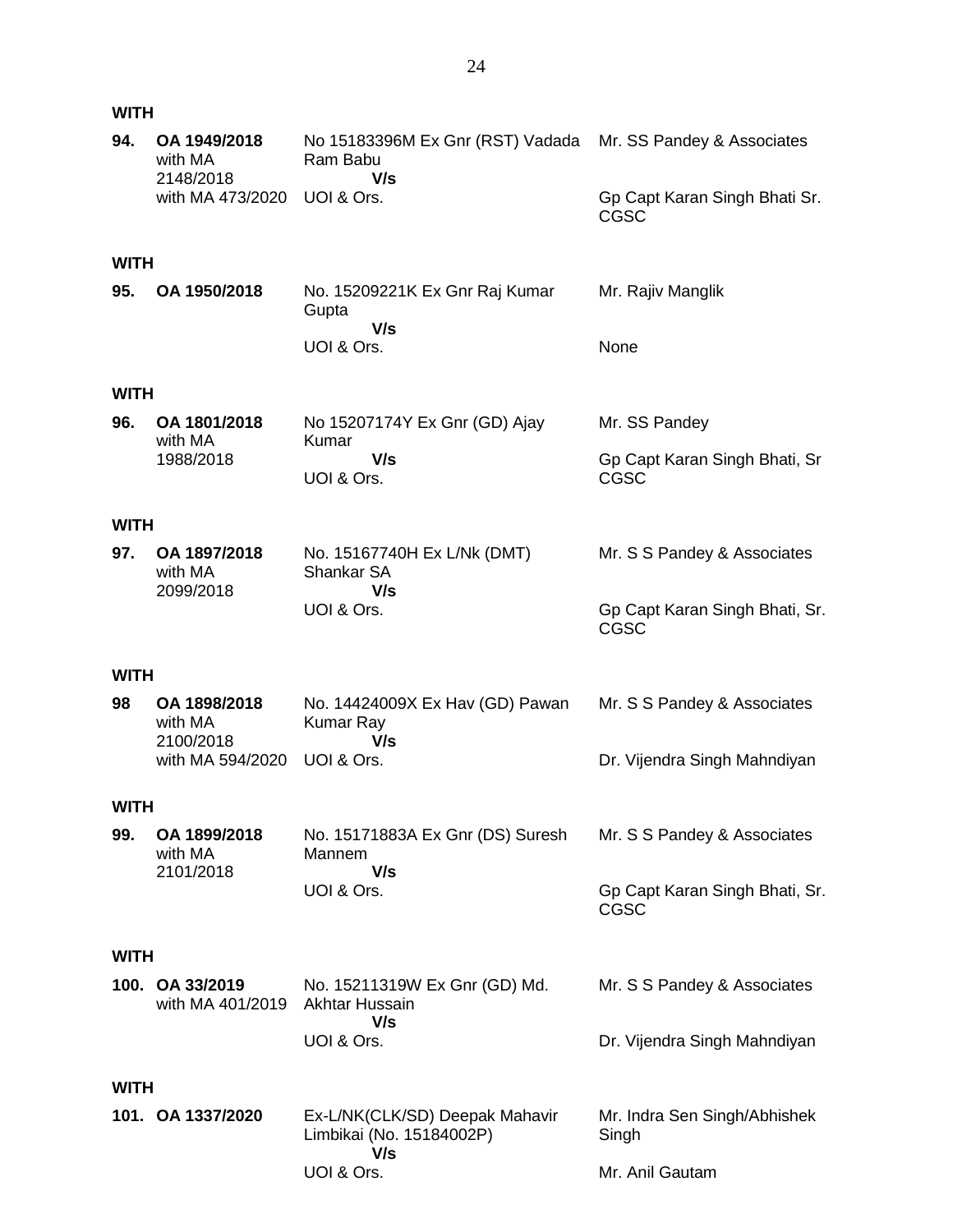| <b>WITH</b> |                                           |                                                                      |                                                                                 |
|-------------|-------------------------------------------|----------------------------------------------------------------------|---------------------------------------------------------------------------------|
|             | 102. OA 2392/2021                         | Ex Nk (DMT) Shiv Kumar Bhagat<br>$(14444638-W)$<br>V/s<br>UOI & Ors. | Mr Indra Sen Singh/Kirtika<br>Chhatwal<br>Gp Capt Karan Singh Bhati, Sr<br>CGSC |
| <b>WITH</b> |                                           |                                                                      |                                                                                 |
|             | 103. OA 1505/2021<br>with MA<br>2319/2021 | Ex HAV (GD) Jale Singh (14428988 Y)<br>V/s<br>UOI & Ors.             | Mr Indra Sen Singh & Ms Kirtika<br>Chhatwal<br>Mr. V S Tomar                    |
| <b>WITH</b> |                                           |                                                                      |                                                                                 |
|             | 104. OA 1609/2021                         | Ex L/Hav (TA) M Bala Sundaram (No<br>14434932 H)                     | Mr Indra Sen Singh & Kirtika<br>Chhatwal                                        |
|             |                                           | V/s<br>UOI & Ors.                                                    | Mr. Shyam Narayan                                                               |
| <b>WITH</b> |                                           |                                                                      |                                                                                 |
|             | 105. OA 1619/2021<br>with MA 637/2022     | Ex L/Nk (GD) Jai Parkash Sharma (No<br>14440730 X)                   | Mr Indra Sen Singh & Ms Kirtika<br>Chhatwal                                     |
|             |                                           | V/s<br>UOI & Ors.                                                    | Mr. Prabodh Kumar                                                               |
|             | 106. OA 786/2017<br>with                  | Capt BS Cheema                                                       | Mr Naresh Ghai & Mr VS Kadian                                                   |
|             | MA 1921/2018                              | V/s<br>UOI & Ors.                                                    | Dr Vijendra Singh Mahndiyan                                                     |
|             | 107. OA 824/2017                          | Smt Atul Devi                                                        | Mr VS Kadian                                                                    |
|             |                                           | V/s<br>UOI & Ors.                                                    | Mr. Avdhesh Kumar Singh                                                         |
|             | 108. OA 841/2017                          | Sandeep Ex Chera                                                     | Mr Sukhjinder Singh                                                             |
|             | with<br>MA 660/2017                       | V/s<br>UOI & Ors.                                                    | Ms Barkha Babbar                                                                |
|             | 109. OA 857/2017                          | Cdr Maha Ram Yadav                                                   | Mr OS Punia                                                                     |
|             |                                           | V/s<br>UOI & Ors.                                                    | Mr Shyam Narayan                                                                |
|             | 110. OA 1091/2017                         | Ex Sub Maj (Hony Capt) Bakshi Ram                                    | Mr. C S Suman                                                                   |
|             |                                           | V/s<br>UOI & Ors.                                                    | Mr KK Tyagi                                                                     |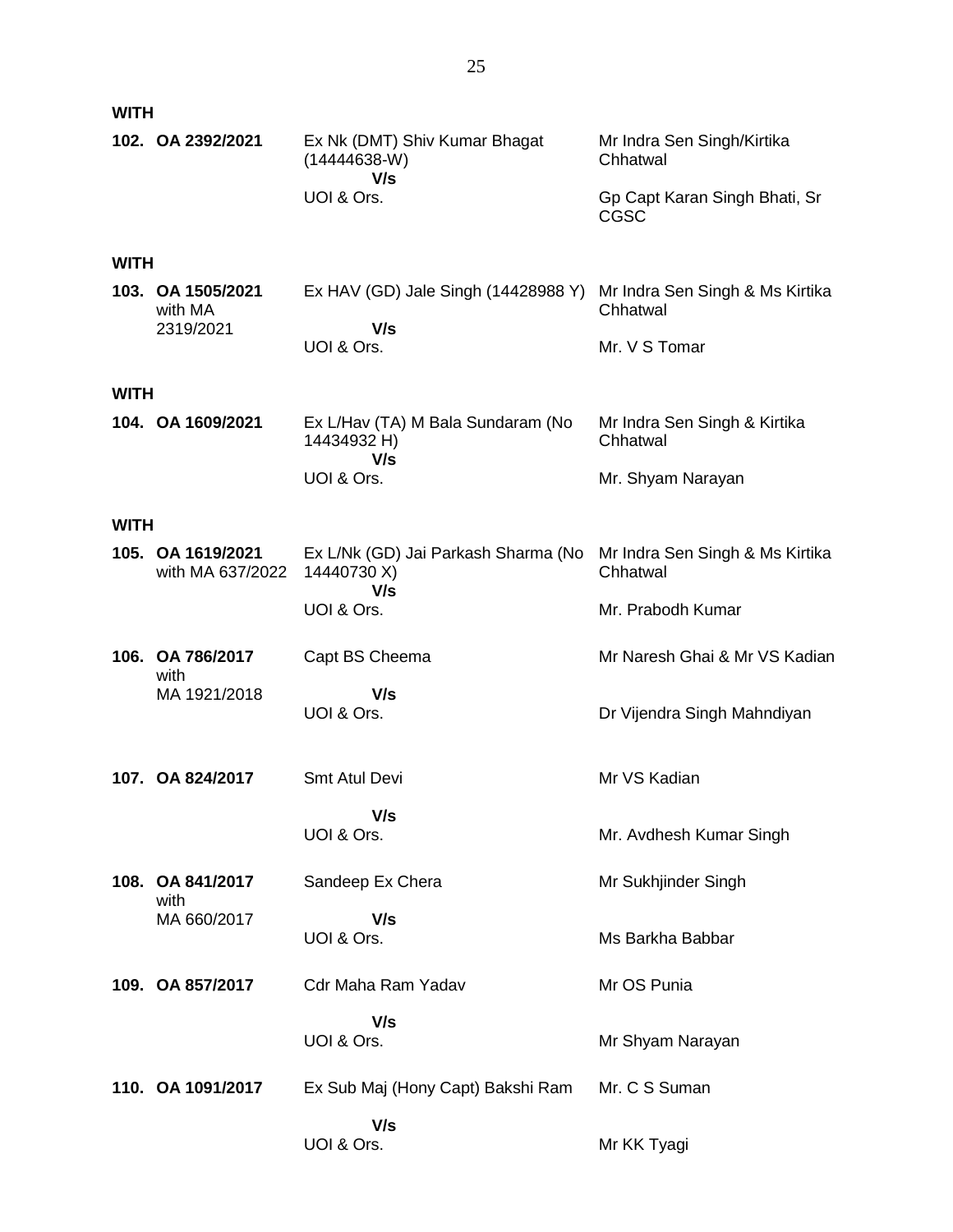|             | 111. OA 1714/2017<br>with<br>MA 1289/2017       | Ex Nb Sub Kalyan Singh Teotia (JC-<br>164381-H)<br>V/s | Mr. Praveen Kumar   |
|-------------|-------------------------------------------------|--------------------------------------------------------|---------------------|
|             |                                                 | UOI & Ors.                                             | Mr. Shyam Narayan   |
|             | 112. OA 1999/2017<br>(OA 28/2017 (RB<br>Jaipur) | Ex Hav/AEC Sangram Singh<br>Shekhawat<br>V/s           | Mr. S B Singh       |
|             |                                                 | UOI & Ors.                                             | Mr Harish V Shankar |
| <b>WITH</b> |                                                 |                                                        |                     |
|             | 113. OA 2000/2017<br>(OA 33/2017 (RB<br>Jaipur) | Ex Gnr(GD) Pawan Kumar Saini<br>V/s                    | Mr. S B Singh       |
|             |                                                 | UOI & Ors.                                             | Mr Harish V Shankar |
| <b>WITH</b> |                                                 |                                                        |                     |
|             | 114. OA 2001/2017<br>(OA 44/2017 (RB            | Ex Gnr (GD) Bidur Sahoo                                | Mr. S B Singh       |
|             | Jaipur)                                         | V/s<br>UOI & Ors.                                      | Mr Harish V Shankar |
| <b>WITH</b> |                                                 |                                                        |                     |
|             | 115. OA 2002/2017<br>with MA                    | Ex Gnr (GD) Likun Kumar Das                            | Mr. S B Singh       |
|             | 1539/2017 (OA<br>48/2017 (RB                    | V/s<br>UOI & Ors.                                      | Mr Harish V Shankar |

#### **WITH**

Jaipur)

| 116. OA 2003/2017          | Ex Gnr (DMT) Jaswant Singh | Mr. S B Singh       |
|----------------------------|----------------------------|---------------------|
| with MA                    |                            |                     |
| 1540/2017                  | V/s                        |                     |
| (OA 49/2017 (RB UOI & Ors. |                            | Mr Harish V Shankar |
| Jaipur)                    |                            |                     |

#### **WITH**

**117. OA 2004/2017** with MA 1113/2018 (OA 70/2017 (RB Jaipur) Ex Nk (Opr) Rathod Rakesh Bhai  **V/s** UOI & Ors. Mr. S B Singh Mr Harish V Shankar

### **WITH**

**118. OA 2005/2017** with MA 1112/2018 (OA 71/2017 (RB, UOI & Ors. Jaipur) Ex L/Nk (DMT) Zala Manhar Singh  **V/s** Mr. S B Singh Mr Harish V Shankar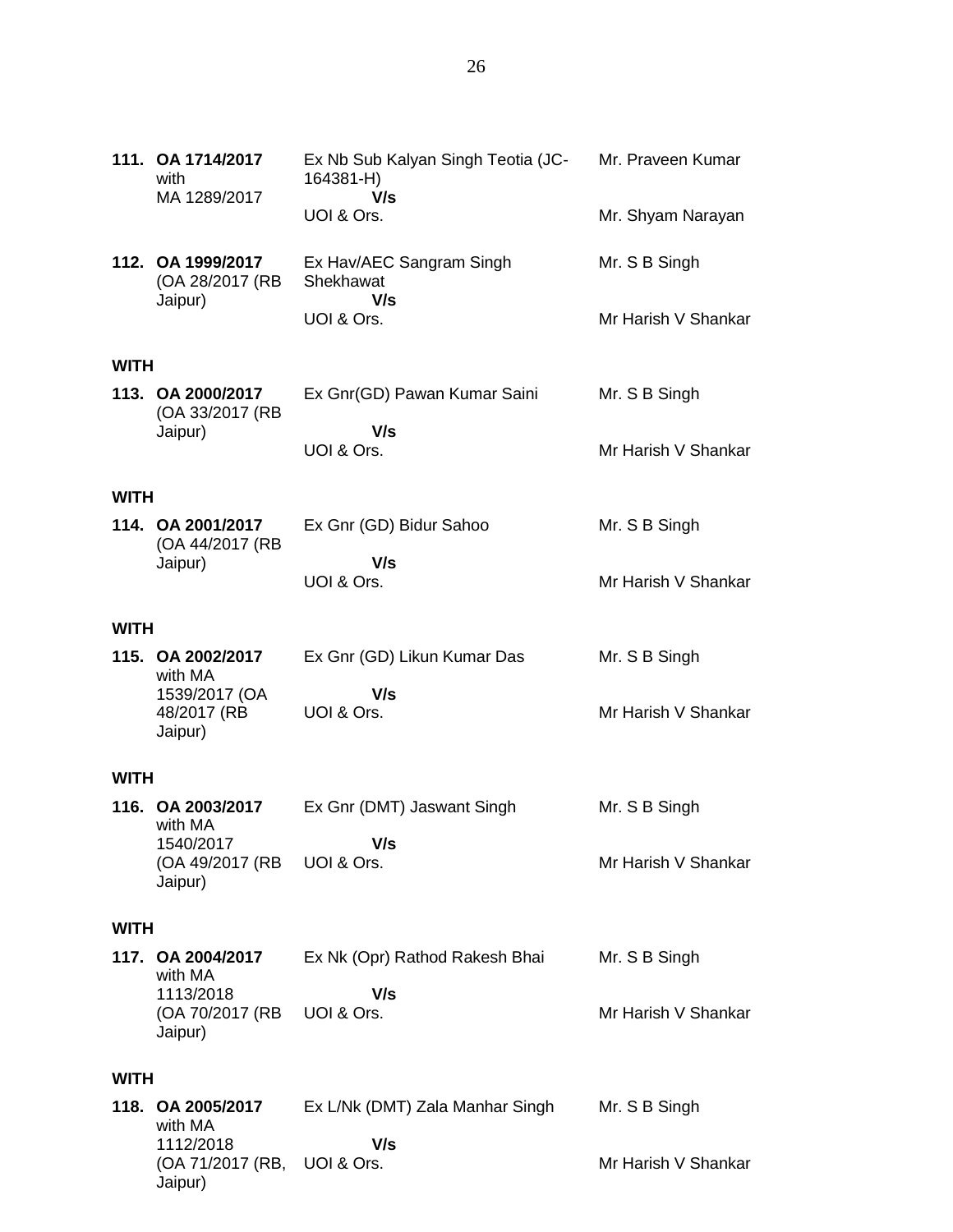| <b>WITH</b> |                                           |                                                                 |                             |
|-------------|-------------------------------------------|-----------------------------------------------------------------|-----------------------------|
|             | 119. OA 2006/2017<br>(OA 94/2017 (RB      | Ex Gnr (DMT) Sonarayan                                          | Mr. S B Singh               |
|             | Jaipur)                                   | V/s<br>UOI & Ors.                                               | Mr Harish V Shankar         |
| <b>WITH</b> |                                           |                                                                 |                             |
|             | 120. OA 2007/2017<br>(OA 95/2017 (RB      | Ex Gnr (GD) Nahar Singh                                         | Mr. S B Singh               |
|             | Jaipur)                                   | V/s<br>UOI & Ors.                                               | Mr Harish V Shankar         |
| <b>WITH</b> |                                           |                                                                 |                             |
|             | 121. OA 2008/2017<br>with MA<br>1111/2018 | Ex Hav(OPR) Sh. Kishan<br>V/s                                   | Mr. S B Singh               |
|             | (OA 97/2017 (RB<br>Jaipur)                | UOI & Ors.                                                      | Mr Harish V Shankar         |
| <b>WITH</b> |                                           |                                                                 |                             |
|             | 122. OA 1557/2018<br>with MA              | No 15204945X L/Nk (DMT) Pradeepa<br>G.B<br>V/s                  | Mr. SS Pandey               |
|             | 1640/2018                                 | UOI & Ors.                                                      | Mr. Anil Gautam             |
| <b>WITH</b> |                                           |                                                                 |                             |
|             | 123. OA 1558/2018<br>with MA<br>1641/2018 | Ex Gnr (Opr) Veerendra K (No<br>15175434H)<br>V/s               | Mr SS Pandey & Associates   |
|             |                                           | UOI & Ors.                                                      | Mr. Harish V Shankar        |
|             | 124. OA 1431/2018<br>with                 | Ex Sgt Abdul Rahiem (No 785388B)                                | Mr OS Punia                 |
|             | MA 1911/2019                              | V/s<br>UOI & Ors.                                               | Mr. Y P Singh               |
|             | 125. OA 1974/2018                         | No. 2501245-X Sep (L/Nk) Loha Singh Mr. S S Pandey & Associates |                             |
|             |                                           | V/s<br>UOI & Ors.                                               | Mr. J S Yadav               |
|             | 126. OA 172/2019<br>with                  | No. 14568049N Ex Rect Ram Kishan                                | Mr. S S Pandey & Associates |
|             | MA 586/2019                               | V/s<br>UOI & Ors.                                               | Mr. Arvind Patel            |
|             | 127. OA 327/2019<br>with<br>MA 863/2019   | Ex Mech-3 Hrusikesh Dalai (NO<br>119116W)<br>V/s                | Mr. Ved Prakash             |
|             |                                           | UOI & Ors.                                                      | Mr. Shyam Narayan           |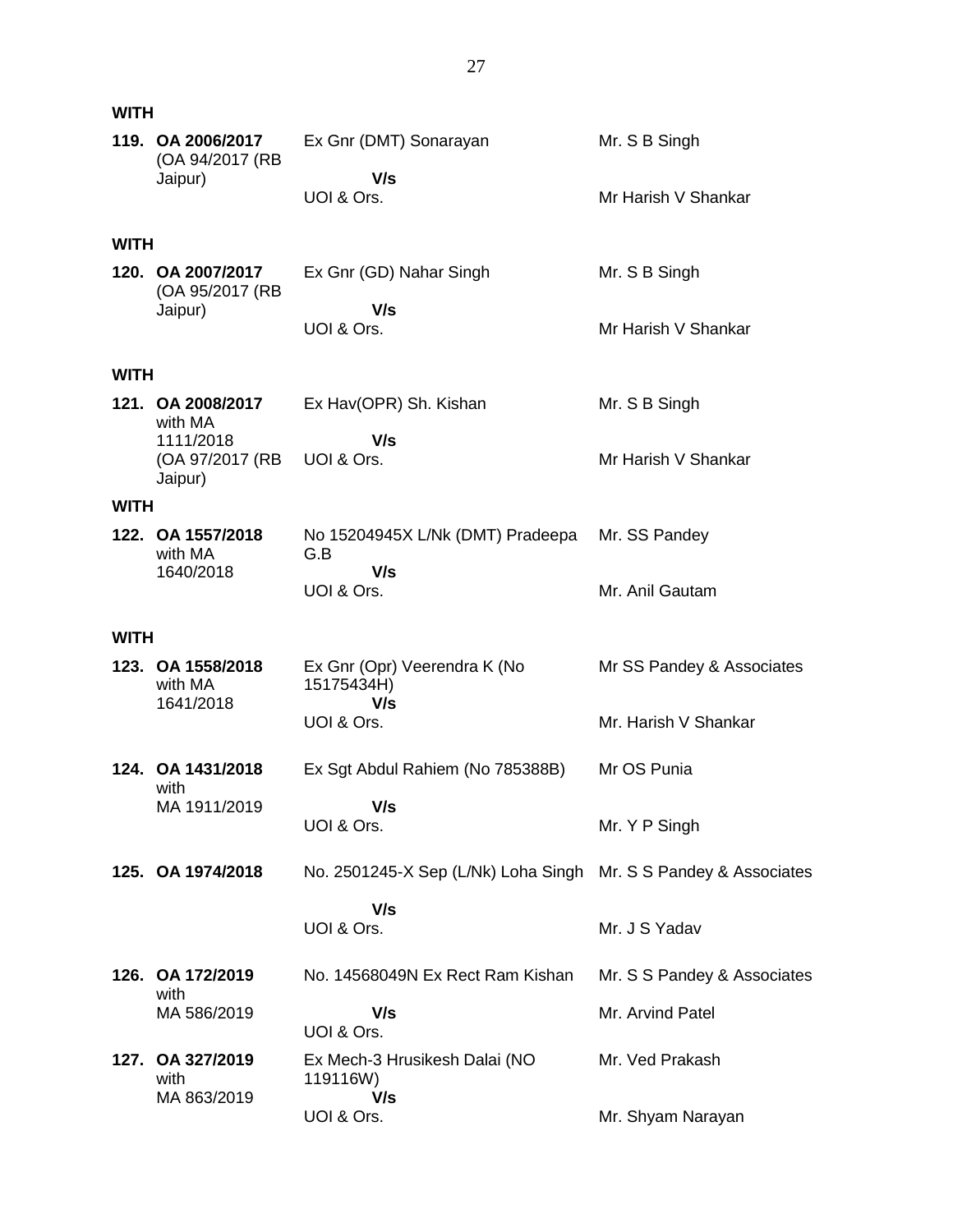| 128. OA 694/2019<br>with                 | IC-53492L Col Pramod Kumar Awasthi Mr. Indra Sen Singh  |                                                                             |
|------------------------------------------|---------------------------------------------------------|-----------------------------------------------------------------------------|
| MA 1294/2019 &<br>2704/2021              | V/s<br>UOI & Ors.                                       | Mr. Rajeev Kumar                                                            |
| 129. OA 697/2019                         | Ex Sgt Durgesh Kumar Sharma<br>$(776004-F)$             | Mr. D K Sharma                                                              |
|                                          | V/s<br>UOI & Ors.                                       | Dr Vijendra Singh Mahndiyan                                                 |
| 130. OA 814/2019<br>with<br>MA 1444/2019 | No. 127257-Y AG PO Jay Shanker<br>Prasad (Retd.)        | Mr. Manoj Kr Gupta                                                          |
|                                          | V/s<br>UOI & Ors.                                       | Mr Arvind Patel                                                             |
| 131. OA 902/2019                         | No. 14870117-N Ex Sep Rahul Kumar                       | Mr. Virender Singh Kadian                                                   |
|                                          | V/s<br>UOI & Ors.                                       | Mr. Satya Ranjan Swain                                                      |
| 132. OA 907/2019<br>with                 | No. 14703079-F Ex Rect Krishan<br>Singh                 | Mr. Virender Singh Kadian                                                   |
| MA 1552/2019                             | V/s<br>UOI & Ors.                                       | Mr. Neeraj, Sr. CGSC                                                        |
| 133. OA 912/2019<br>with                 | Smt Khimuli Devi M/O Ex LAC Manoj<br>Singh (No 946035L) | Mr. VS Kadian                                                               |
| MA 1558/2019                             | V/s<br>UOI & Ors.                                       | Mr KK Tyagi                                                                 |
| 134. OA 1025/2019<br>with                | No 89760Z Cdr NS Dhami (Retd)                           | Mr. VS Kadian                                                               |
| MA 1699/2019                             | V/s<br>UOI & Ors.                                       | Ms. Suman Chauhan                                                           |
| 135. OA 1201/2019<br>with                | No 14573454P Ex Nk Surender Kumar Mr. VS Kadian         |                                                                             |
| MA 1944/2019                             | V/s<br>UOI & Ors.                                       | Mr. Rajeev Kumar                                                            |
| 136. OA 1205/2019                        | Col Manas Kumar Das (Retd) (IC<br>42815 H)              | Mr Anand Shankar Jha, Arpit<br>Gupta, Girish Bhardwaj &<br>Shubham Tripathi |
|                                          | V/s<br>UOI & Ors.                                       | Mr. Neeraj, Sr. CGSC                                                        |
| 137. OA 1207/2019<br>with                | Ex HavTilak Raj (No 14570734 X)                         | Mr Virender Singh Kadian                                                    |
| MA 2956/2019                             | V/s<br>UOI & Ors.                                       | Mr Prabodh Kumar                                                            |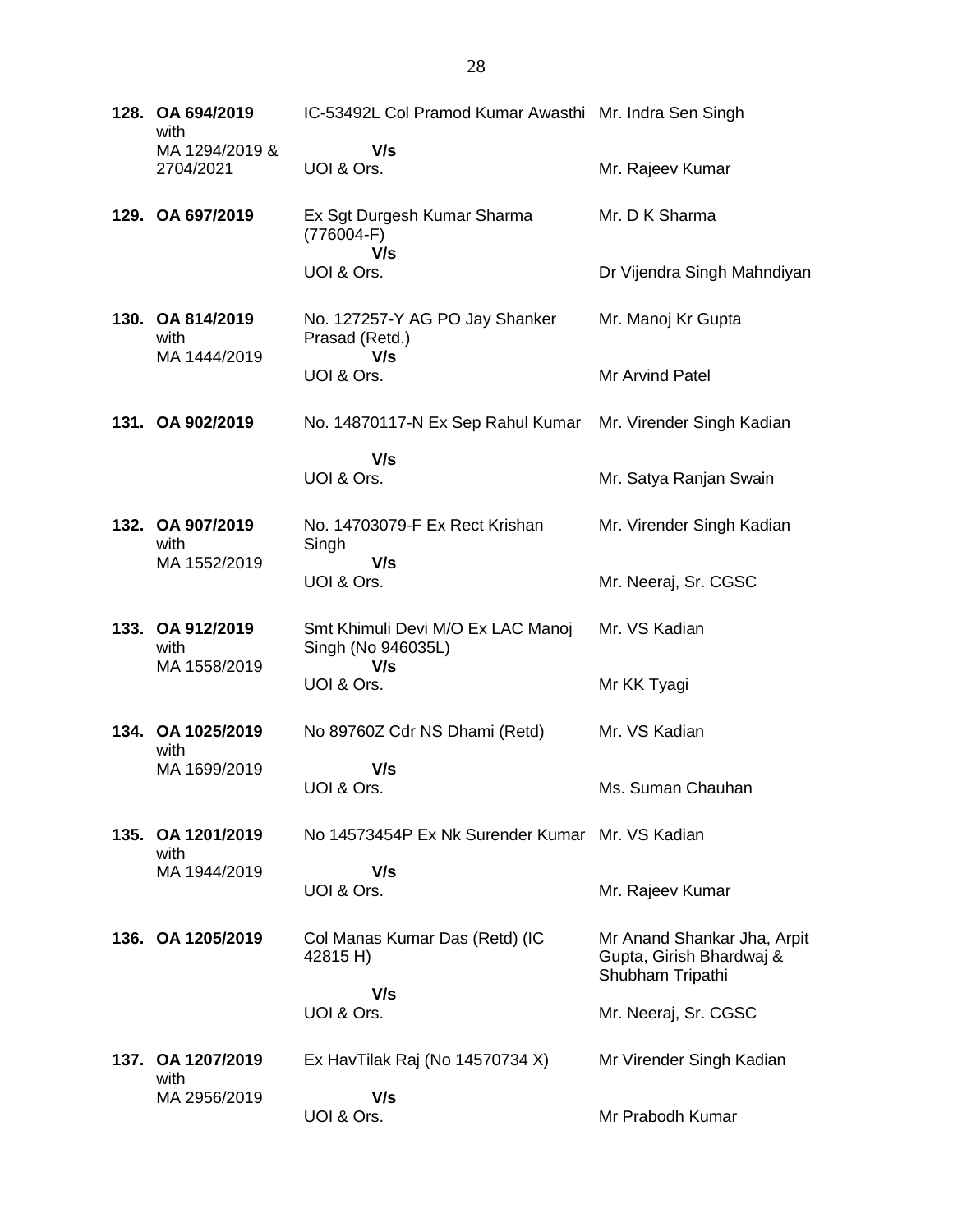| 138. OA 1229/2019<br>with                 | Ex Sgt S Gopala Krishnan (719342-G) Mr Ajit Kakkar & Associates         |                               |
|-------------------------------------------|-------------------------------------------------------------------------|-------------------------------|
| MA 1966/2019                              | V/s<br>UOI & Ors.                                                       | Mr. Satya Ranjan Swain        |
| 139. OA 1237/2019                         | No. 194153-H Ex MC ERA-II<br>Brahampal Singh Khatana<br>V/s             | Mr. Ved Prakash               |
|                                           | UOI & Ors.                                                              | Mr Arvind Patel               |
| 140. OA 1259/2019<br>with                 | Ex Sep Rajender Singh (No 4172340<br>M)                                 | Mr SK Anand                   |
| MA 1996/2019                              | V/s<br>UOI & Ors.                                                       | Mr. K K Tyagi                 |
| 141. OA 1309/2019                         | Ex MWO (HFO) Pramod Kumar Mishra Mr Baljeet Singh<br>(No 636933)<br>V/s |                               |
|                                           | UOI & Ors.                                                              | Ms. Suman Chauhan             |
| 142. OA 1349/2019<br>with<br>MA 2094/2019 | Ex Sgt Puran Chandra Bhatt (No<br>747031 B)                             | Mr Praveen Kumar              |
|                                           | V/s<br>UOI & Ors.                                                       | Mr Arvind Patel               |
| 143. OA 1350/2019                         | JC-797410K Ris Maj Rajpal Singh                                         | Mr. Virender Singh Kadian     |
|                                           | V/s<br>UOI & Ors.                                                       | Mr Rajeev Kumar               |
| 144. OA 1370/2019                         | No. 622441 HFO Brahmpal Sharma<br>(Retd.)                               | Mr. B P Vaishnav & Associates |
|                                           | V/s<br>UOI & Ors.                                                       | Dr. Vijendra Singh Mahndiyan  |
| 145. OA 1454/2019<br>with                 | Sgt Sanjeev Kumar (No 773711 G)                                         | Mr Ajeet Yadav                |
| MA 993/2020                               | V/s<br>UOI & Ors.                                                       | Dr. Vijendra Singh Mahndiyan  |
| 146. OA 1522/2019<br>with                 | No 6327860F Ex Hav Azad Pal Singh                                       | Mr. VS Kadian                 |
| MA 2458/2019                              | V/s<br>UOI & Ors.                                                       | Mr. K K Tyagi                 |
| 147. OA 1523/2019<br>with                 | No. 763051-G Ex JWO Ranjan Kumar<br>Beuria                              | Mr. Virender Singh Kadian     |
| MA 2459/2019                              | V/s<br>UOI & Ors.                                                       | Mr. S D Windlesh              |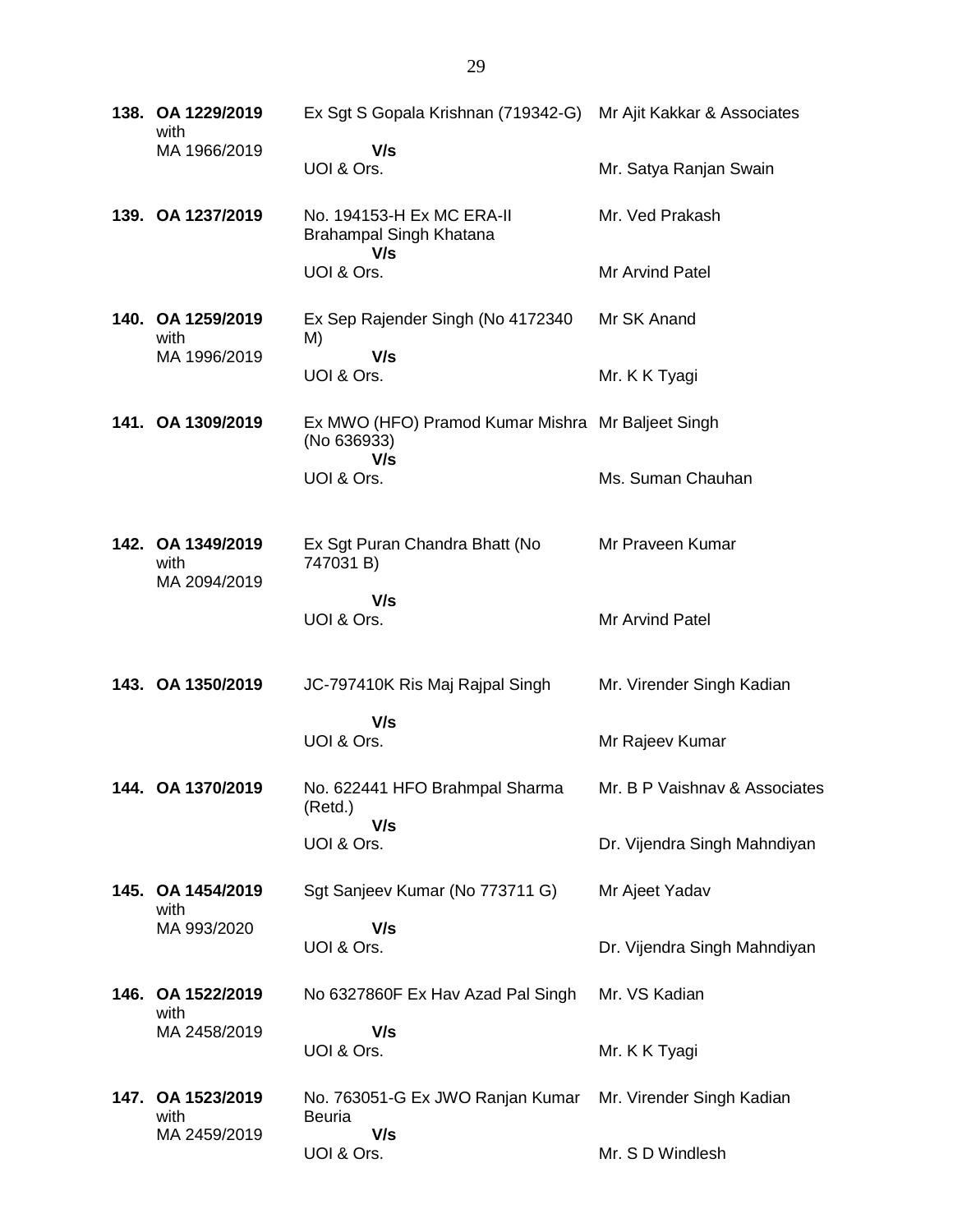| 148. OA 1569/2019<br>with                 | Ex Sep Sukhbir Singh (No 2883056W) Mr. Ajit Kakkar                      |                                               |
|-------------------------------------------|-------------------------------------------------------------------------|-----------------------------------------------|
| MA 2536/2019                              | V/s<br>UOI & Ors.                                                       | Mr Avdhesh Kumar Singh                        |
| 149. OA 1576/2019                         | No. 771229-G Sgt Pawan Kumar<br>(Retd.)<br>V/s                          | Mr. Manoj Kr Gupta                            |
|                                           | UOI & Ors.                                                              | Mr. Arvind Kumar                              |
| 150. OA 1600/2019                         | Air Cmde Neeraj Srivastava (Retd) (No Mr Baljeet Singh<br>17787)<br>V/s |                                               |
|                                           | UOI & Ors.                                                              | Gp Capt Karan Singh Bhati, Sr.<br><b>CGSC</b> |
| 151. OA 1660/2019<br>with<br>MA 2598/2019 | Ex Sep Vinod Kumar Thapa<br>$(13748461 - M)$<br>V/s                     | Ms. Pallavi Awasthi                           |
|                                           | UOI & Ors.                                                              | Mr. V S Tomar                                 |
| 152. OA 1666/2019                         | No. 765434 Ex Sgt Arun Pratap Singh<br>Chauhan                          | Mr. Baljeet Singh & Deepika<br>Sheoran        |
|                                           | V/s<br>UOI & Ors.                                                       | Mr. K K Tyagi                                 |
| 153. OA 1714/2019<br>with                 | Ex Sgt Prabhat Ranjan (No 777480 S)                                     | Mr Virender Singh Kadian                      |
| MA 2650/2019                              | V/s<br>UOI & Ors.                                                       | Mr. Anil Gautam                               |
| 154. OA 2123/2019                         | JWO (Retd) Akhilesh Kumar Jha (No<br>763441B)<br>V/s                    | Mr Rohit Pratap & Associates                  |
|                                           | UOI & Ors. & Ors.                                                       | Mr. K K Tyagi                                 |
| 155. OA 2124/2019<br>with<br>MA 1965/2020 | No. 115396-R Ex CPO (GW) Awadh<br><b>Sharan Tiwari</b><br>V/s           | Mr. Virender Singh Kadian                     |
|                                           | UOI & Ors.                                                              | Mr. Prabodh Kumar                             |
| 156. OA 2245/2019<br>with                 | Ex Sgt Vedanand Jha (726787-N)                                          | Mr. Praveen Kumar                             |
| MA 3140/2019                              | V/s<br>UOI & Ors.                                                       | Mr. Anil Gautam                               |
| 157. OA 2350/2019                         | Ex CPO HS (Hony) Gurmeet Singh (No Mr Ved Prakash<br>152929T)<br>V/s    |                                               |
|                                           | UOI & Ors.                                                              | Mr Shyam Narayan                              |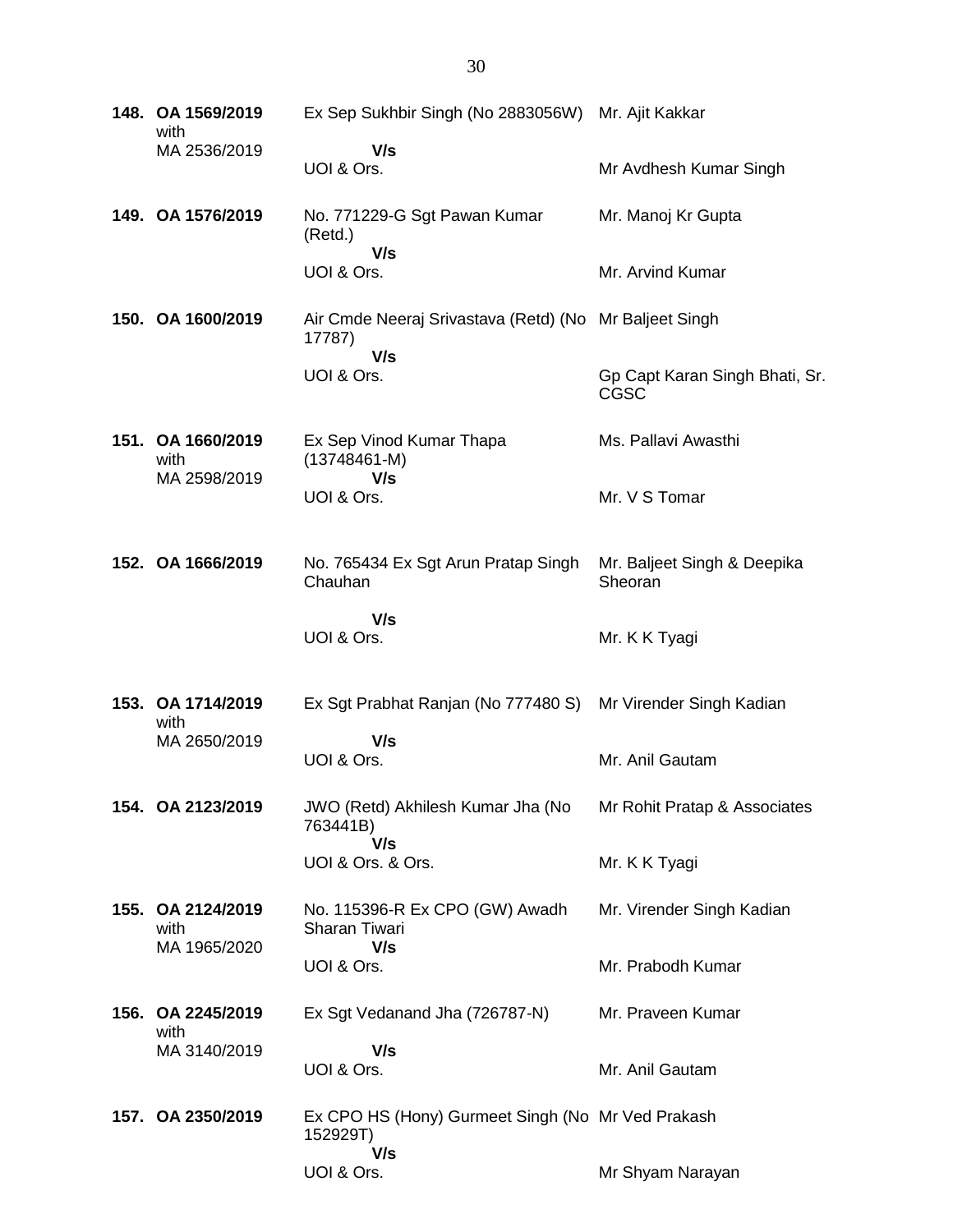|  | 158. OA 2388/2019                         | No 692258R Ex JWO Ashok Kumar<br>Pandey                                  | Mr V S Kadian                            |
|--|-------------------------------------------|--------------------------------------------------------------------------|------------------------------------------|
|  |                                           | V/s<br>UOI & Ors.                                                        | Ms. Suman Chauhan                        |
|  | 159. OA 122/2020<br>with<br>MA 135/2020   | Mrs Sumitra Devi W/O No 14577973P<br>Ex Rect Ashok Kumar Sehrawat<br>V/s | Mr BP Vaishnay & Associates              |
|  |                                           | UOI & Ors.                                                               | Mr. K K Tyagi                            |
|  | 160. OA 247/2020<br>with<br>MA 292/2020   | Col Ashok Kumar Yadav (Retd) (No<br>30139 M)<br>V/s                      | Mr Praveen Kumar                         |
|  |                                           | UOI & Ors.                                                               | Mr. Avdesh Kumar Singh                   |
|  | 161. OA 290/2020                          | EX PO EL (R) Amit Ghosh (No 210645 Mr Ved Prakash<br>R)<br>V/s           |                                          |
|  |                                           | UOI & Ors.                                                               | Mr. V S Tomar                            |
|  | 162. OA 332/2020<br>with                  | No 648321K Ex MWO Bharat Roy<br>V/s                                      | Mr VS Kadian                             |
|  | MA 413/2020                               | UOI & Ors.                                                               | Mr. Neeraj, Sr. CGSC                     |
|  | 163. OA 482/2020                          | Ex JWO Abad Ali (No 669405 H)<br>V/s                                     | Mr Praveen Kumar                         |
|  |                                           | UOI & Ors.                                                               | Mr. Anil Gautam                          |
|  | 164. OA 488/2020                          | Gp Capt Narinder Kumar Rana (Retd)<br>(No 18431)<br>V/s                  | Mr Baljeet Singh & Deepika<br>Sheoran    |
|  |                                           | UOI & Ors.                                                               | Mr. Satya Ranjan Swain                   |
|  | 165. OA 1117/2020<br>with<br>MA 1268/2020 | Ex Sgt Dinesh Kumar Pandey<br>(780828)<br>V/s                            | Mr Baljeet Singh & Ms Deepika<br>Sheoran |
|  |                                           | UOI & Ors.                                                               | Mr. Rajeev Kumar                         |
|  | 166. OA 1204/2020                         | IC-53690W Lt Col Prem Nath Pandey<br>(Retd)                              | Mr. Virender Singh Kadian                |
|  |                                           | V/s<br>UOI & Ors.                                                        | Mr. D K Sabat                            |
|  | 167. OA 1208/2020                         | Col Laxmi Chand Dahiya (Retd) IC-<br>44476M                              | Mr S S Pandey & Associates               |
|  |                                           | V/s<br>UOI & Ors.                                                        | Mr Rajeev Kumar                          |
|  | 168. OA 1212/2020<br>with                 | Ex Sgt PK Sreejit (772967 L)                                             | Mr Ajit Kakkar                           |
|  | MA 1397/2020                              | V/s<br>UOI & Ors.                                                        | Gp Capt Karan Singh Bhati, Sr<br>CGSC    |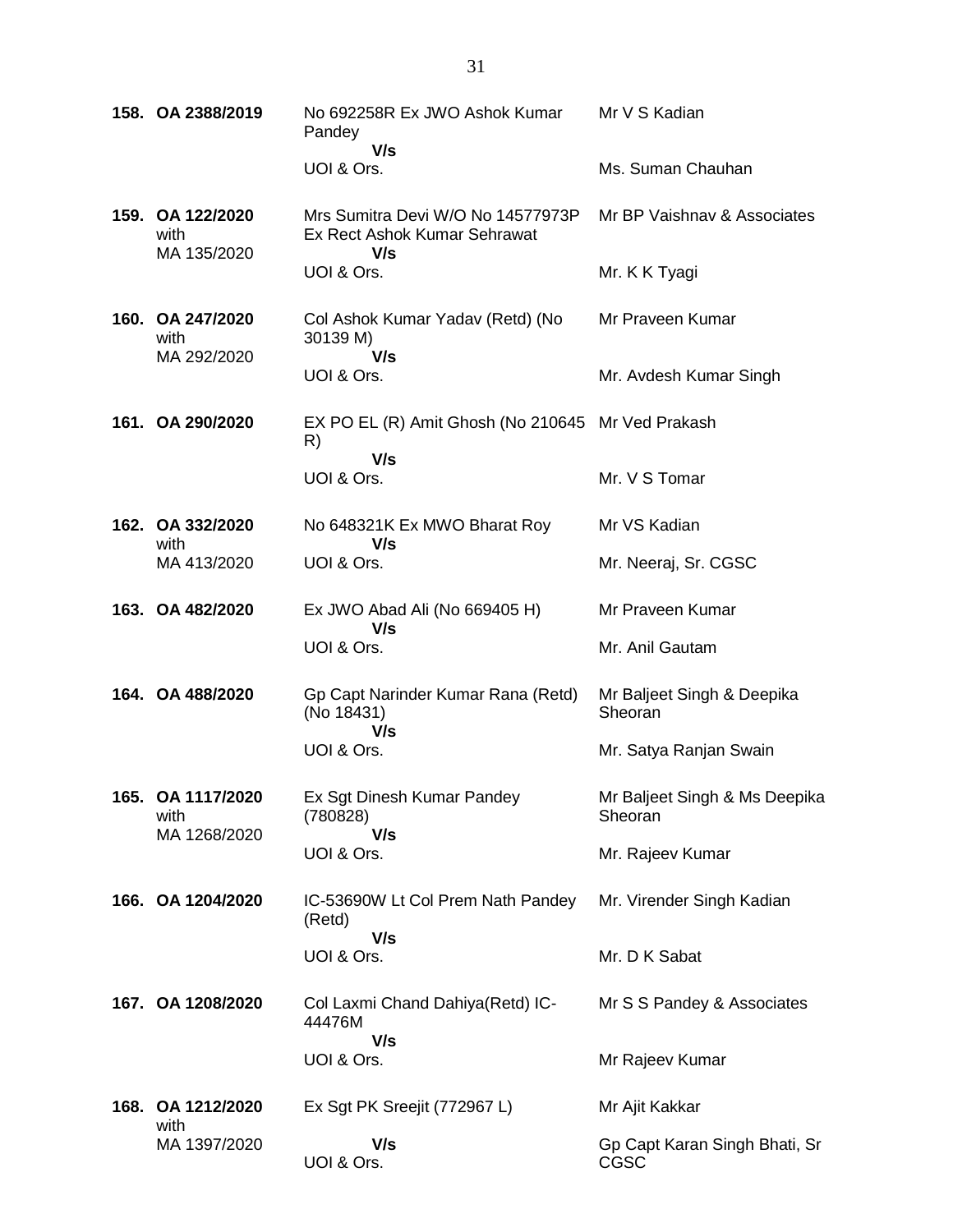| 169. OA 1214/2020         | Ex JWO Rishi Kumar (691792 H)                           | Mr Ajit Kakkar & Associates              |
|---------------------------|---------------------------------------------------------|------------------------------------------|
|                           | V/s<br>UOI & Ors.                                       | Mr. Rajeev Kumar                         |
| 170. OA 1216/2020<br>with | IC-53451F Lt Col C Preveen (Retd)                       | Mr S S Pandey & Associates               |
| MA 1400/2020              | V/s<br>UOI & Ors.                                       | Mr. Neeraj, Sr. CGSC                     |
| 171. OA 1220/2020         | Ex WO Rajaram (674136)                                  | Mr Baljeet Singh & Ms Deepika<br>Sheoran |
|                           | V/s<br>UOI & Ors.                                       | Mr. Anil Gautam                          |
| 172. OA 1223/2020<br>with | IC-23859 L Lt Col O P Singh (Retd.)                     | Mr Shakti Chand Jaidwal                  |
| MA 1408/2020              | V/s<br>UOI & Ors.                                       | Dr Vijendra Singh Mahndiyan              |
| 173. OA 1224/2020<br>with | 622693-T Ex MWO Vijender Singh<br>Teotia                | Mr. Virender Singh Kadian                |
| MA 1409/2020              | V/s<br>UOI & Ors.                                       | Mr. Rajiv Kumar                          |
| 174. OA 1251/2020         | MWO Brahma Deo Singh (Retd) (No<br>672494)              | Mr Manoj Kr Gupta                        |
|                           | V/s<br>UOI & Ors.                                       | Mr Rajeev Kumar                          |
| 175. OA 1252/2020         | 671657A Ex MWO Tri Bhuwan Singh                         | Mr Virender Singh Kadian                 |
|                           | V/s<br>UOI & Ors.                                       | Mr. Prabodh Kumar                        |
| 176. OA 1514/2020<br>with | IC-16508N Lt Col Ramesh Kumar Suri<br>& Ors.            | Mr Anil Srivastava VSM &<br>Associates   |
| MA 1762/2020              | V/s<br>UOI & Ors.                                       | Mr Satya Ranjan Swain                    |
| 177. OA 1809/2020<br>with | JC-663645P Ex Sub Arabind Pradhan                       | Mr. Bikrama Sah                          |
| MA 2086/2020              | V/s<br>UOI & Ors.                                       | Mr Avdhesh Kumar Singh                   |
| 178. OA 1821/2020         | Ex PO (GW) Sandeep Kumar (212391- Mr. Ved Prakash<br>H) |                                          |
|                           | V/s<br>UOI & Ors.                                       | Mr Anil Gautam                           |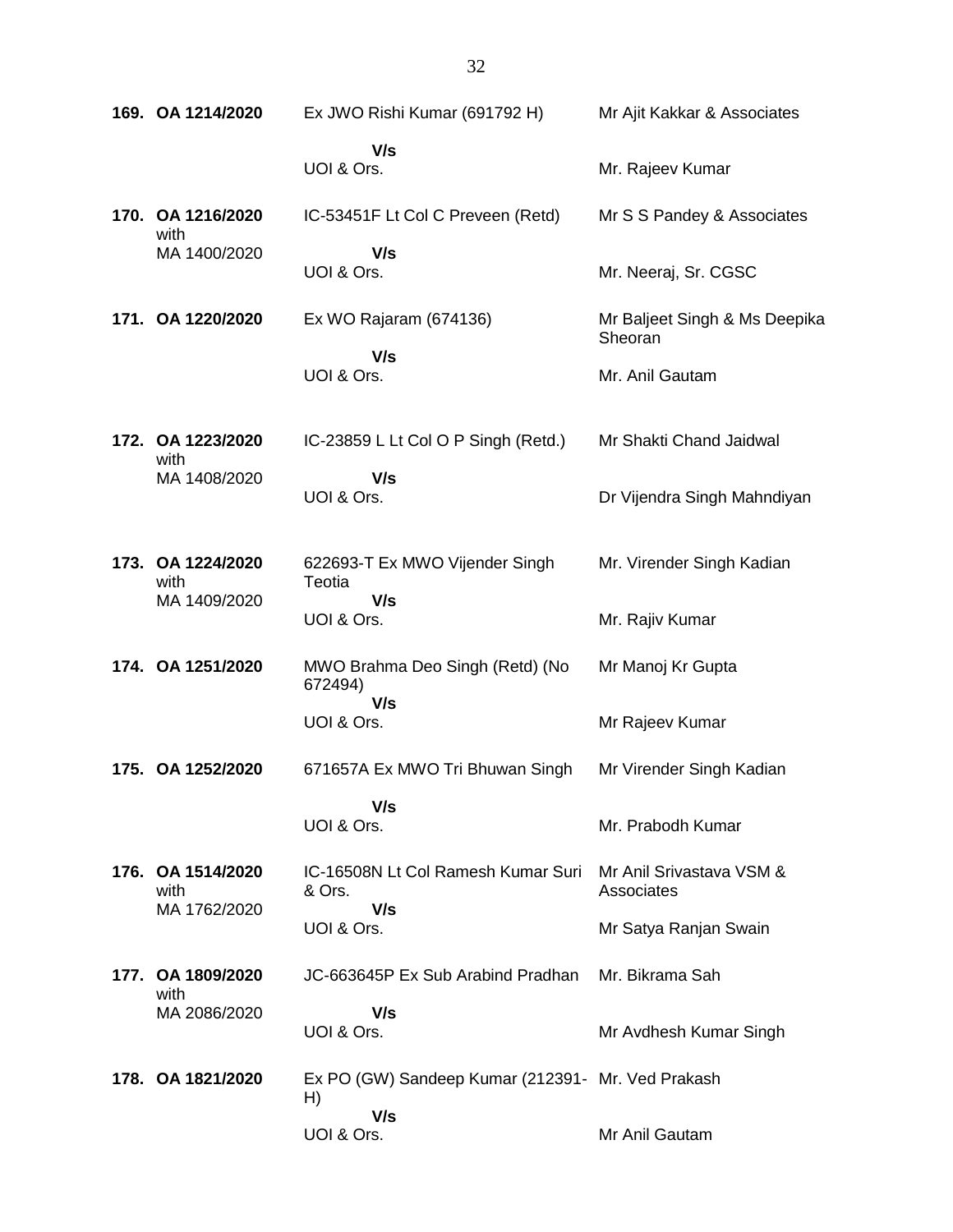**179. OA 1830/2020** with MA 2108/2020 Ex Sub Fateh Singh (JC 404880 M)  **V/s** UOI & Ors. Mr Praveen Kumar Mr Niranjana Dass **180- OA 1948/2020 .**  with MA 2252/2020 HAV Sumer Singh (Army No 6932081 A)  **V/s** UOI & Ors. Ms Archana Ramesh Mr JS Rawat **181. OA 1991/2020** with MA 1408/2021 Ex WO Parmod Kumar (680926-S)  **V/s** UOI & Ors. Mr Ved Prakash Mr. K K Tyagi **182. OA 544/2021** with MA 595/2021 Ex Nb Sub P Sivagurunathan (JC 378157 L)  **V/s** UOI & Ors. Mr Durgesh Kumar Sharma & Kritendra Tiwari Mr J S Yadav **183. OA 563/2021** Col Arun Narain Mathur (Retd) (IC-47434L  **V/s** UOI & Ors. Mr Pushpendra Kumar Dhaka Mr J S Yadav **184. OA 1605/2021** with MA 1538/2021 Ex JWO Hari Ram Tiwari (624033-S)  **V/s** UOI & Ors. Mr Kritendra Tiwari Mr. Neeraj, Sr CGSC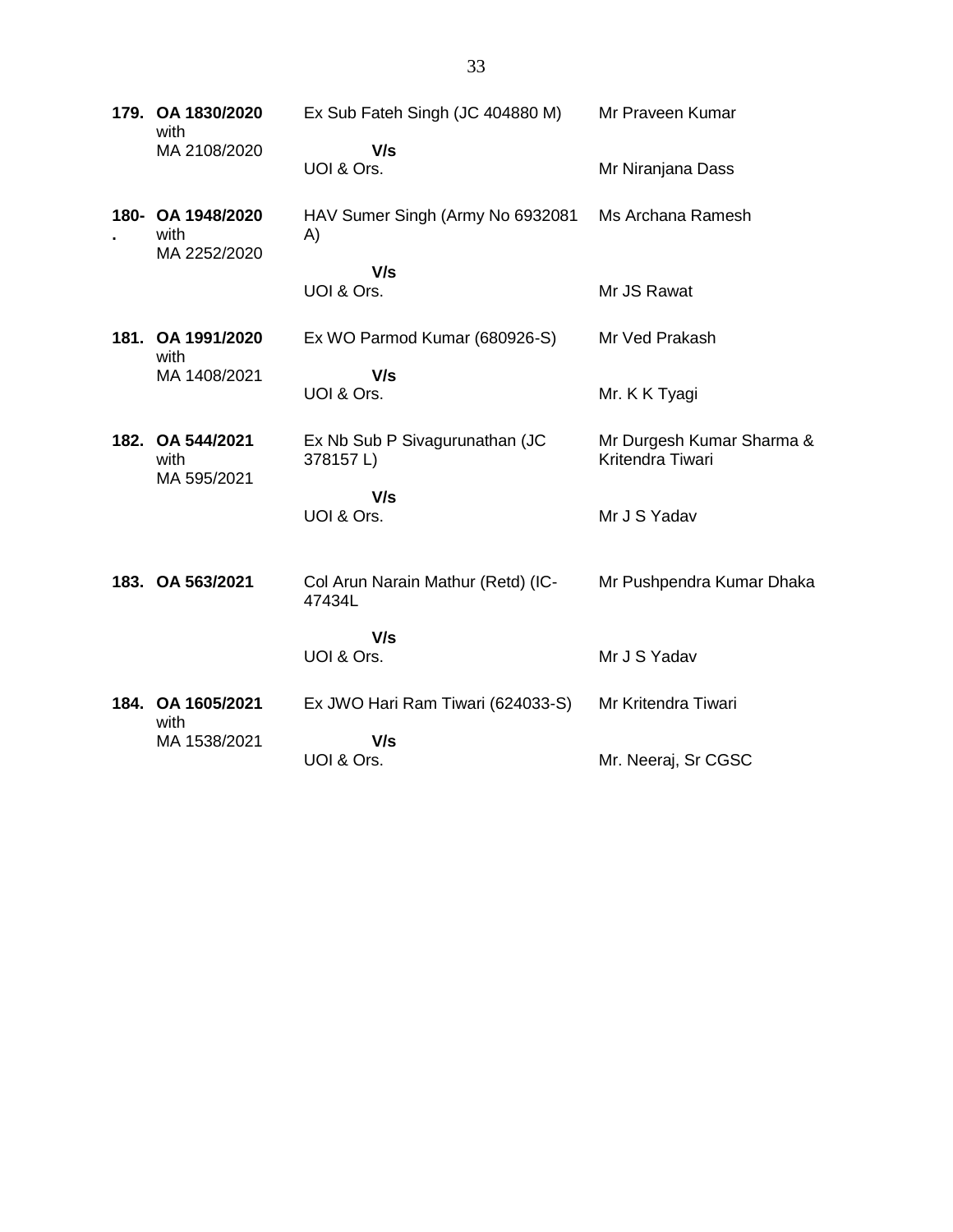**Date: 19-05-2022**

**Timing: 10:30 AM to 01.00 PM & 02.00 PM to 04.30 PM**

## **COURT No. 3 (First Floor)**

## **THIS BENCH WILL NOT ASSEMBLE TODAY**

#### **CORAM:**

### **HON'BLE MS. JUSTICE ANJANA MISHRA HON'BLE ADMINISTRATIVE MEMBER NOT AVAILABLE**

|    | S. No. Case No.                                        | <b>Parties Name</b>                                    | <b>Advocate for Petitioner /</b><br><b>Respondents</b> |
|----|--------------------------------------------------------|--------------------------------------------------------|--------------------------------------------------------|
|    | <b>ADMISSION MATTERS</b>                               |                                                        |                                                        |
| 1. | OA 2777/2021                                           | Hav /Clk (SD) Ravinder Siwach<br>(15713513M)<br>V/s    | Mr J P Sharma & Associates                             |
|    |                                                        | UOI & Ors.                                             | Mr K K Tyagi                                           |
| 2. | OA 109/2022<br>with                                    | Wg Cdr Ankur Choudhary (28705-F)<br>F(P)               | Mr Ajit Kakkar & Associates                            |
|    | MA 684/2022                                            | V/s<br>UOI & Ors.                                      | Gp Capt Karan Singh Bhati, Sr<br><b>CGSC</b>           |
| 3. | OA 480/2022                                            | Ex Sep Rohit Gujran (2511359 W)<br>V/s                 | Mr Virender Singh Kadian                               |
|    |                                                        | UOI & Ors.                                             | Ms. Barkha Babbar                                      |
| 4. | OA 493/2022<br>with                                    | Ex Sep Bijendra Prasad (6476488 N)                     | Ms Manika Roy                                          |
|    | MA 608/2022<br>(OA 149/2016 RB, UOI & Ors.<br>Kolkata) | V/s                                                    | Mr Vijendra Singh                                      |
| 5. | OA 685/2022                                            | Ex Sgt Udhojee (No 796144 N)                           | Mr Ajai Bhalla                                         |
|    |                                                        | V/s<br>UOI & Ors.                                      | Mr Satya Ranjan Swain                                  |
| 6. | OA 846/2022<br>with<br>MA 1125/2022                    | Lt Col Achla Singh (Retd) (WS<br>00282K) & Ors.<br>V/s | Mr Rakesh Kumar                                        |
|    |                                                        | UOI & Ors.                                             | Dr Vijendra Singh Mahndiyan                            |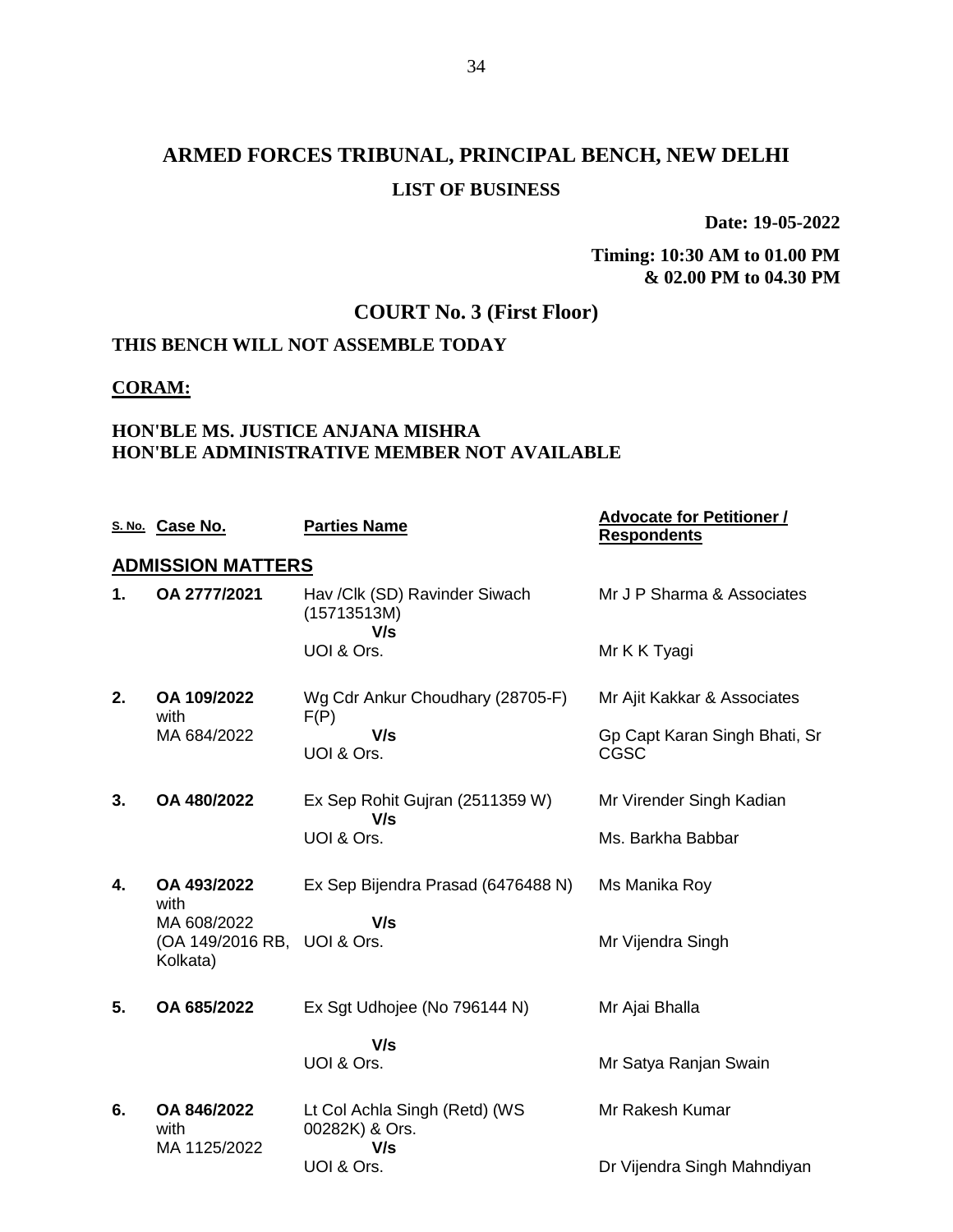| 7.         | OA 893/2022                          | Maj Lowloesh Chandra Pandey (TA<br>42735L)                  | Ms Manika Roy                                  |
|------------|--------------------------------------|-------------------------------------------------------------|------------------------------------------------|
|            |                                      | V/s<br>UOI & Ors.                                           | Mr Sarvan Kumar                                |
| 8.         | OA 1035/2022                         | Raj Kumar Jha (Ex MWO 682966-S)                             | Mr Bijendra Kumar Pathak                       |
|            |                                      | V/s<br>UOI & Ors.                                           | None                                           |
| 9.         | OA 1036/2022<br>with                 | Ex ERA-III Balkar Singh (52357)                             | Ms Archana Ramesh                              |
|            | MA 1383/2022                         | V/s<br>UOI & Ors.                                           | None                                           |
| 10.        | OA 1047/2022                         | Capt Sawant Sagar Shridhar MS-<br>19855X                    | Mr Ankur Chhibber                              |
|            |                                      | V/s<br>UOI & Ors.                                           | None                                           |
| 11.        | OA 1058/2022<br>with                 | Ex Sepoy Bilwadal Paul 2964514                              | Mr Abhishek R Shukla Mr<br>Rudrashish Bhardwaj |
|            | MA 1417/2022                         | V/s<br>UOI & Ors.                                           | None                                           |
| 12.        | OA 1063/2022<br>with                 | Ex Nb Sub Alias Khan (JC-843067N)                           | Mr O N Sharma                                  |
|            | MA 1428/2022                         | V/s<br>UOI & Ors.                                           | None                                           |
| 13.        | OA 1064/2022                         | (681112 G) JWO Udya Nand Jha<br>(Retd)                      | Mr A K Chaudhary                               |
|            |                                      | V/s<br>UOI & Ors.                                           | None                                           |
| 14.        | OA 1067/2022<br>with<br>MA 1435/2022 | Sub (Clk/SD) Thomas K Mathew<br>(Retd) (JC 269479 P)<br>V/s | Mr Rakesh Kumar Yadav                          |
|            |                                      | UOI & Ors.                                                  | None                                           |
| 15.        | OA 1068/2022<br>with<br>MA 1436/2022 | MWO (HFL) Manoj Kumar Singh<br>(Retd) (No 691690 B)         | Mr AK Chaudhary                                |
|            |                                      | V/s<br>UOI & Ors.                                           | None                                           |
| <b>RAS</b> |                                      |                                                             |                                                |
| 16.        | <b>RA 23/2022</b><br>in              | UOI & Ors                                                   | Mr Arvind Kumar                                |
|            | MA 1376/2022<br>in                   | V/s<br>Nk/DSC Gobind Singh (Retd)                           | Mr Manoj Kr Gupta                              |

OA 172/2022

(14236653)